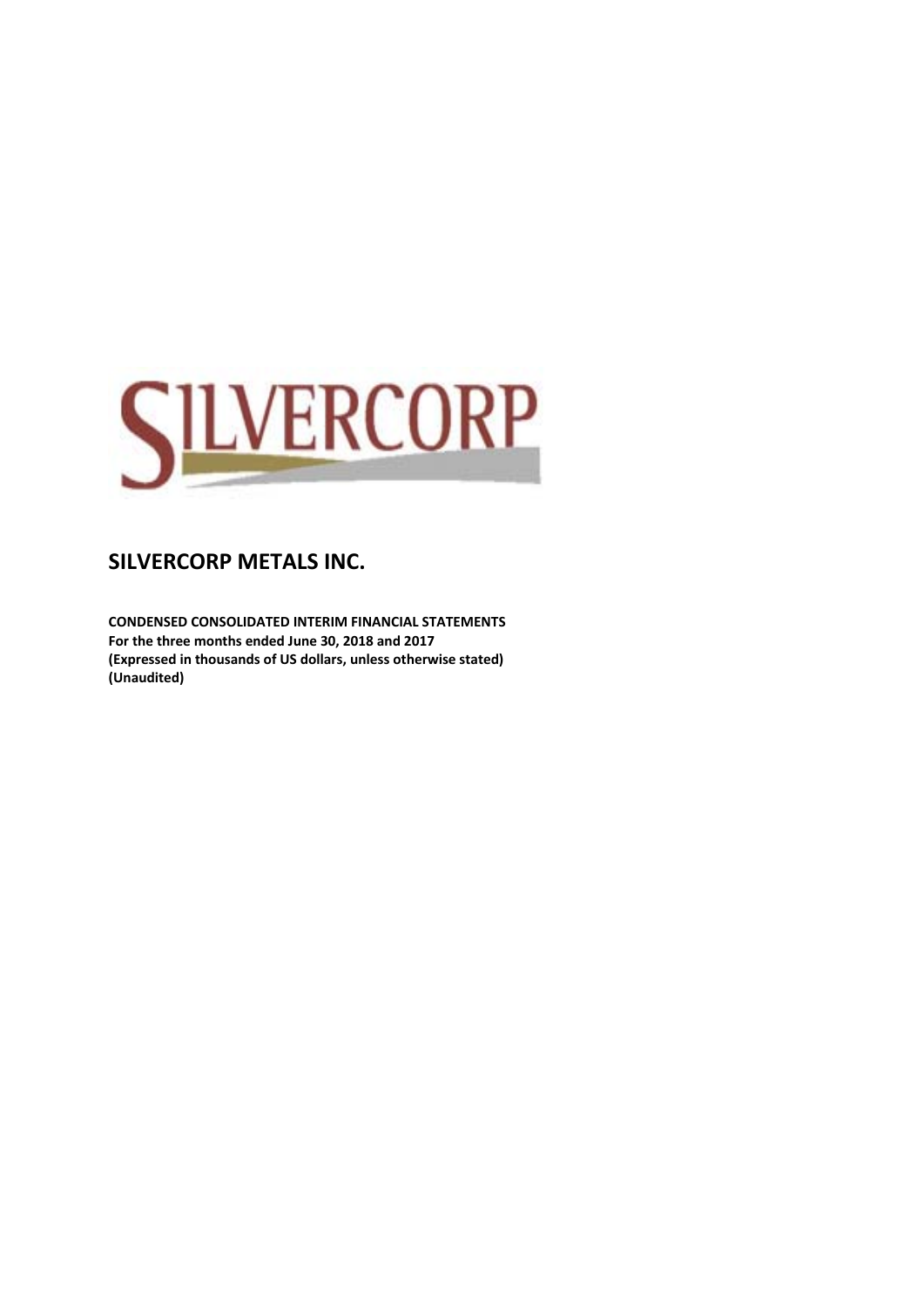## **Condensed Consolidated Interim Statements of Financial Position**

*(Unaudited) (Expressed in thousands of U.S. dollars)*

|                                                                |              | As at June 30, | As at March 31, |
|----------------------------------------------------------------|--------------|----------------|-----------------|
|                                                                | <b>Notes</b> | 2018           | 2018            |
| <b>ASSETS</b>                                                  |              |                |                 |
| <b>Current Assets</b>                                          |              |                |                 |
| Cash and cash equivalents                                      | 19           | \$<br>72,869   | \$<br>49,199    |
| Short-term investments                                         |              | 41,949         | 56,910          |
| Trade and other receivables                                    |              | 480            | 676             |
| Inventories                                                    |              | 13,304         | 11,018          |
| Due from a related party                                       | 11           | 19             | 11              |
| Income tax receivable                                          |              |                | 534             |
| Prepaids and deposits                                          |              | 5,283          | 4,456           |
|                                                                |              | 133,904        | 122,804         |
| <b>Non-current Assets</b>                                      |              |                |                 |
| Long-term prepaids and deposits                                |              | 1,015          | 954             |
| Reclamation deposits                                           |              | 5,431          | 5,712           |
| Investment in an associate                                     | 3            | 37,191         | 38,001          |
| Other investments                                              | 4            | 6,108          | 6,132           |
| Plant and equipment                                            | 5            | 68,105         | 71,211          |
| Mineral rights and properties                                  | 6            | 222,862        | 232,080         |
| <b>TOTAL ASSETS</b>                                            |              | \$<br>474,616  | \$<br>476,894   |
| <b>LIABILITIES AND EQUITY</b>                                  |              |                |                 |
| <b>Current Liabilities</b>                                     |              |                |                 |
| Accounts payable and accrued liabilities                       |              | \$<br>30,044   | \$<br>25,198    |
| Bank loan                                                      | 7            | 4,541          |                 |
| Deposits received                                              |              | 2,953          | 6,806           |
| Income tax payable                                             |              | 2,215          | 303             |
|                                                                |              | 39,753         | 32,307          |
| <b>Non-current Liabilities</b>                                 |              |                |                 |
| Deferred income tax liabilities                                |              | 32,175         | 33,310          |
| Environmental rehabilitation                                   |              | 12,563         | 13,098          |
| <b>Total Liabilities</b>                                       |              | 84,491         | 78,715          |
| <b>Equity</b>                                                  |              |                |                 |
| Share capital                                                  |              | 229,416        | 228,729         |
| Share option reserve                                           |              | 14,961         | 14,690          |
| Reserves                                                       |              | 25,409         | 25,409          |
| Accumulated other comprehensive loss                           | 9            | (39,500)       | (25, 875)       |
| Retained earnings                                              |              | 95,109         | 86,283          |
| Total equity attributable to the equity holders of the Company |              | 325,395        | 329,236         |
| <b>Non-controlling interests</b>                               | 10           | 64,730         | 68,943          |
| <b>Total Equity</b>                                            |              | 390,125        | 398,179         |
|                                                                |              |                |                 |
| TOTAL LIABILITIES AND EQUITY                                   |              | \$<br>474,616  | \$<br>476,894   |
| <b>Commitments and contingencies</b>                           | 18           |                |                 |
| Approved on behalf of the Board:                               |              |                |                 |
| (Signed) David Kong                                            |              |                |                 |
| Director                                                       |              |                |                 |
| (Signed) Rui Feng                                              |              |                |                 |
| Director                                                       |              |                |                 |

See accompanying notes to the condensed consolidated interim financial statements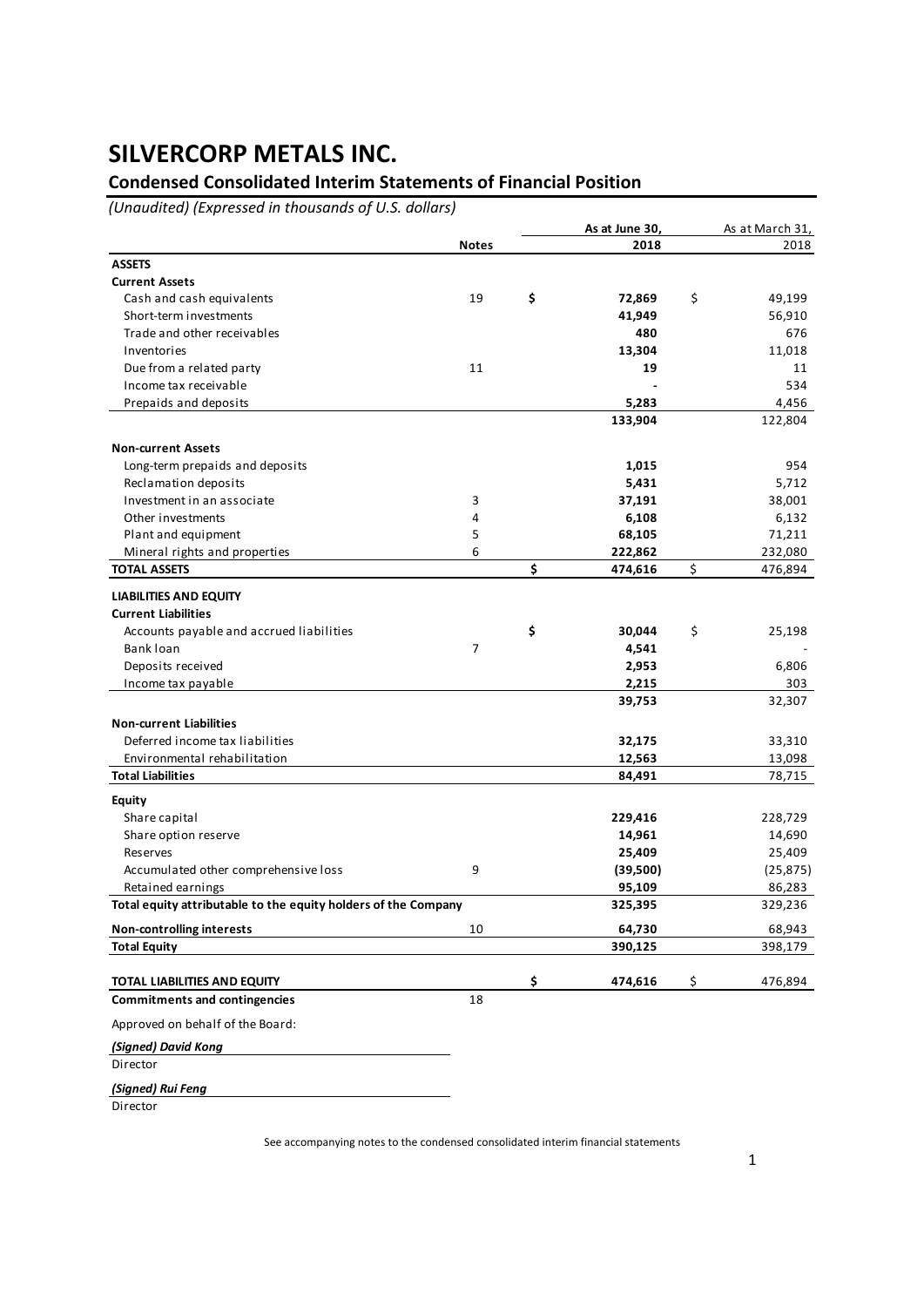## **Condensed Consolidated Interim Statements of Income**

*(Unaudited)(Expressed in thousands of U.S. dollars, except numbers for share and per share figures)*

|                                                                      |              |    |             |      | Three Months Ended June 30, |  |  |
|----------------------------------------------------------------------|--------------|----|-------------|------|-----------------------------|--|--|
|                                                                      | <b>Notes</b> |    | 2018        |      | 2017                        |  |  |
|                                                                      |              |    |             |      |                             |  |  |
| <b>Sales</b>                                                         | 17(c)        | \$ | 45,125      | - \$ | 39,697                      |  |  |
| Cost of sales                                                        |              |    |             |      |                             |  |  |
| <b>Production costs</b>                                              |              |    | 14,277      |      | 14,109                      |  |  |
| Mineral resource taxes                                               |              |    | 1,249       |      | 1,111                       |  |  |
| Depreciation and amortization                                        |              |    | 4,748       |      | 4,472                       |  |  |
|                                                                      |              |    | 20,274      |      | 19,692                      |  |  |
| <b>Gross profit</b>                                                  |              |    | 24,851      |      | 20,005                      |  |  |
| General and administrative                                           | 12           |    | 4,472       |      | 4,570                       |  |  |
| Government fees and other taxes                                      | 13           |    | 802         |      | 841                         |  |  |
| Foreign exchange (gain) loss                                         |              |    | (788)       |      | 1,615                       |  |  |
| Loss on disposal of plant and equipment                              | 5            |    | 10          |      | 170                         |  |  |
| Gain on disposal of NSR                                              |              |    |             |      | (4,320)                     |  |  |
| Share of loss in associate                                           | 3            |    | 279         |      | 244                         |  |  |
| Other expense (income)                                               |              |    | 63          |      | (181)                       |  |  |
| Income from operations                                               |              |    | 20,013      |      | 17,066                      |  |  |
| Finance income                                                       | 14           |    | 796         |      | 574                         |  |  |
| Finance costs                                                        | 14           |    | (134)       |      | (105)                       |  |  |
| Income before income taxes                                           |              |    | 20,675      |      | 17,535                      |  |  |
| Income tax expense                                                   | 15           |    | 6,498       |      | 4,021                       |  |  |
| Net income                                                           |              | \$ | 14,177      | - \$ | 13,514                      |  |  |
| Attributable to:                                                     |              |    |             |      |                             |  |  |
| Equity holders of the Company                                        |              | \$ | $10,921$ \$ |      | 10,937                      |  |  |
| Non-controlling interests                                            | 10           |    | 3,256       |      | 2,577                       |  |  |
|                                                                      |              | Ś  | 14,177      | \$   | 13,514                      |  |  |
| Earnings per share attributable to the equity holders of the Company |              |    |             |      |                             |  |  |
| <b>Basic earnings per share</b>                                      |              | \$ | 0.07        | \$   | 0.07                        |  |  |
| Diluted earnings per share                                           |              | Ś  | 0.06        | Ś    | 0.06                        |  |  |
| Weighted Average Number of Shares Outstanding - Basic                |              |    | 167,263,945 |      | 167,890,187                 |  |  |
| Weighted Average Number of Shares Outstanding - Diluted              |              |    | 170,230,705 |      | 169,784,602                 |  |  |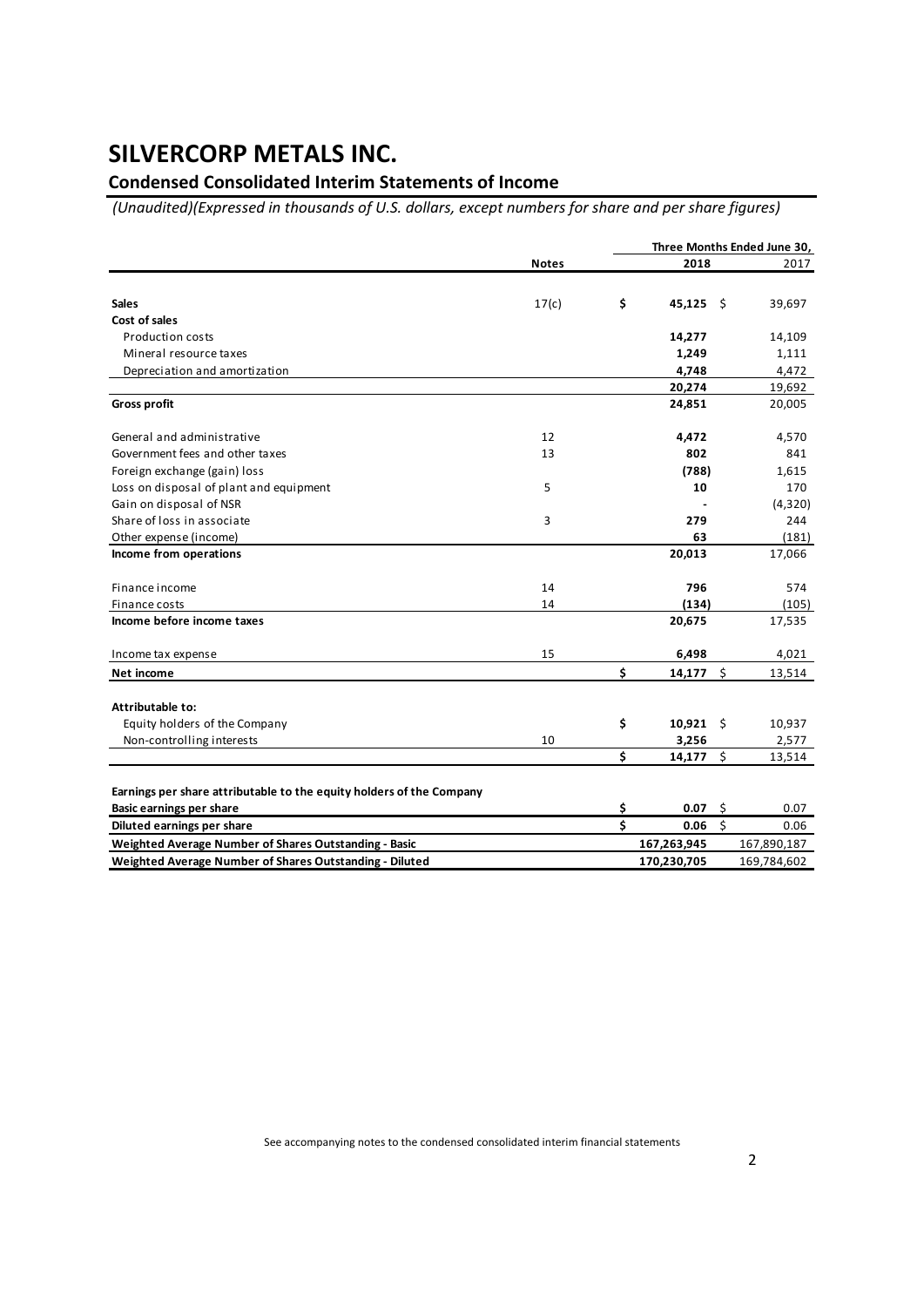## **Condensed Consolidated Interim Statements of Comprehensive Income**

*(Unaudited) (Expressed in thousands of U.S. dollars)*

|                                                                                      |              |    | Three Months Ended June 30, |  |        |  |  |
|--------------------------------------------------------------------------------------|--------------|----|-----------------------------|--|--------|--|--|
|                                                                                      | <b>Notes</b> |    | 2018                        |  |        |  |  |
| Net income                                                                           |              | \$ | $14,177$ \$                 |  | 13,514 |  |  |
| Other comprehensive income (loss), net of taxes:                                     |              |    |                             |  |        |  |  |
| Items that may subsequently be reclassified to net income or loss:                   |              |    |                             |  |        |  |  |
| Currency translation adjustment, net of tax of \$nil                                 |              |    | (17, 114)                   |  | 6,219  |  |  |
| Share of other comprehensive income (loss) in associate                              | 3            |    | 259                         |  | (5)    |  |  |
| Items that will not subsequently be reclassified to net income or loss:              |              |    |                             |  |        |  |  |
| Change in fair value on equity investments designated as FVTOCI, net of tax of \$nil | 4            |    | 92                          |  | (194)  |  |  |
| Other comprehensive (loss) income, net of taxes                                      |              | \$ | $(16, 763)$ \$              |  | 6,020  |  |  |
| Attributable to:                                                                     |              |    |                             |  |        |  |  |
| Equity holders of the Company                                                        |              | \$ | $(13,625)$ \$               |  | 5,197  |  |  |
| Non-controlling interests                                                            | 10           |    | (3, 138)                    |  | 823    |  |  |
|                                                                                      |              | \$ | $(16,763)$ \$               |  | 6,020  |  |  |
| Total comprehensive (loss) income                                                    |              | \$ | $(2,586)$ \$                |  | 19,534 |  |  |
| Attributable to:                                                                     |              |    |                             |  |        |  |  |
| Equity holders of the Company                                                        |              | \$ | $(2,704)$ \$                |  | 16,134 |  |  |
| Non-controlling interests                                                            |              |    | 118                         |  | 3,400  |  |  |
|                                                                                      |              | Ś. | $(2,586)$ \$                |  | 19,534 |  |  |

See accompanying notes to the condensed consolidated interim financial statements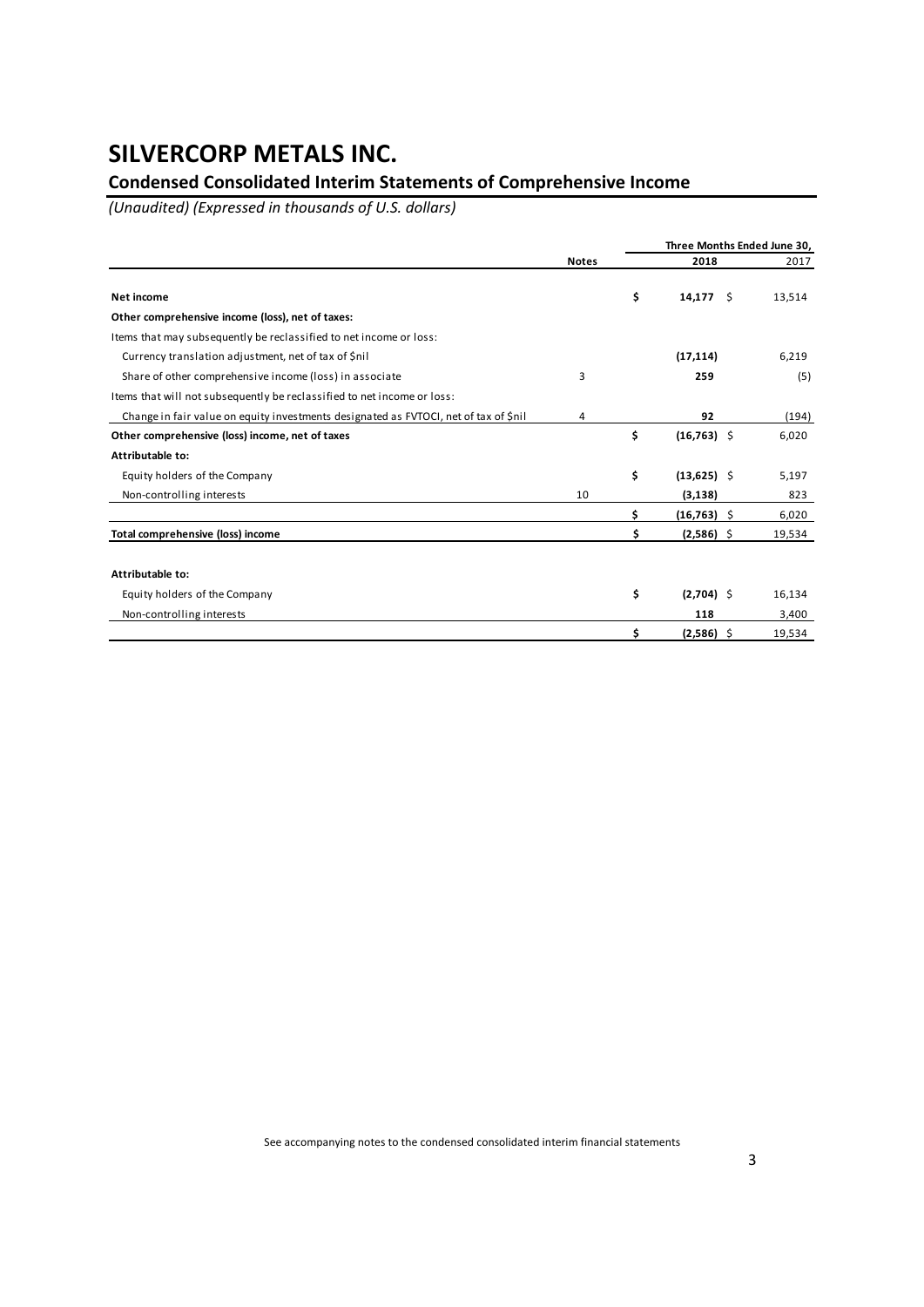## **Condensed Consolidated Interim Statements of Cash Flows**

*(Unaudited) (Expressed in thousands of U.S. dollars)*

|                                                              |                | Three Months Ended June 30, |           |
|--------------------------------------------------------------|----------------|-----------------------------|-----------|
|                                                              | <b>Notes</b>   | 2018                        | 2017      |
| Cash provided by                                             |                |                             |           |
| <b>Operating activities</b>                                  |                |                             |           |
| Net income                                                   |                | \$<br>$14,177$ \$           | 13,514    |
| Add (deduct) items not affecting cash:                       |                |                             |           |
| Finance costs                                                | 14             | 134                         | 105       |
| Depreciation, amortization and depletion                     |                | 5,053                       | 4,752     |
| Share of loss (income) in associate                          | 3              | 279                         | 244       |
| Gain on disposal of NSR                                      |                |                             | (4,320)   |
| Income tax expense                                           | 15             | 6,498                       | 4,021     |
| Finance income                                               | 14             | (796)                       | (574)     |
| Loss on disposal of plant and equipment                      | 5              | 10                          | 170       |
| Share-based compensation                                     | 8(b)           | 456                         | 403       |
| Reclamation                                                  |                | (4)                         | (4)       |
| Income taxes paid                                            |                | (3,088)                     | (4, 137)  |
| Interest received                                            |                | 796                         | 574       |
| Changes in non-cash operating working capital                | 19             | (2, 367)                    | 2,144     |
| Net cash provided by operating activities                    |                | 21,148                      | 16,892    |
| <b>Investing activities</b>                                  |                |                             |           |
| Mineral rights and properties                                |                |                             |           |
| Capital expenditures                                         |                | (5, 729)                    | (5, 911)  |
| Plant and equipment                                          |                |                             |           |
| Additions                                                    |                | (1,221)                     | (1,211)   |
| Proceeds on disposals                                        | 5              | 27                          |           |
| Net redemption (purchases) of short-term investments         |                | 13,262                      | (3,704)   |
| Net cash used in investing activities                        |                | 6,339                       | (10, 826) |
| <b>Financing activities</b>                                  |                |                             |           |
| Bank loan                                                    |                |                             |           |
| Proceeds                                                     | $\overline{7}$ | 4,527                       |           |
| Non-controlling interests                                    |                |                             |           |
| Distribution                                                 | 10             | (3,329)                     | (4,891)   |
| Cash dividends distributed                                   | 8(c)           | (2,095)                     | (1,679)   |
| Proceeds from issuance of common shares                      |                | 502                         | 3         |
| Net cash used in financing activities                        |                | (395)                       | (6, 567)  |
| Effect of exchange rate changes on cash and cash equivalents |                | (3, 422)                    | 1,798     |
|                                                              |                |                             |           |
| Increase in cash and cash equivalents                        |                | 23,670                      | 1,297     |
| Cash and cash equivalents, beginning of the period           |                | 49,199                      | 73,003    |
| Cash and cash equivalents, end of the period                 |                | \$<br>\$<br>72,869          | 74,300    |
| Supplementary cash flow information                          | 19             |                             |           |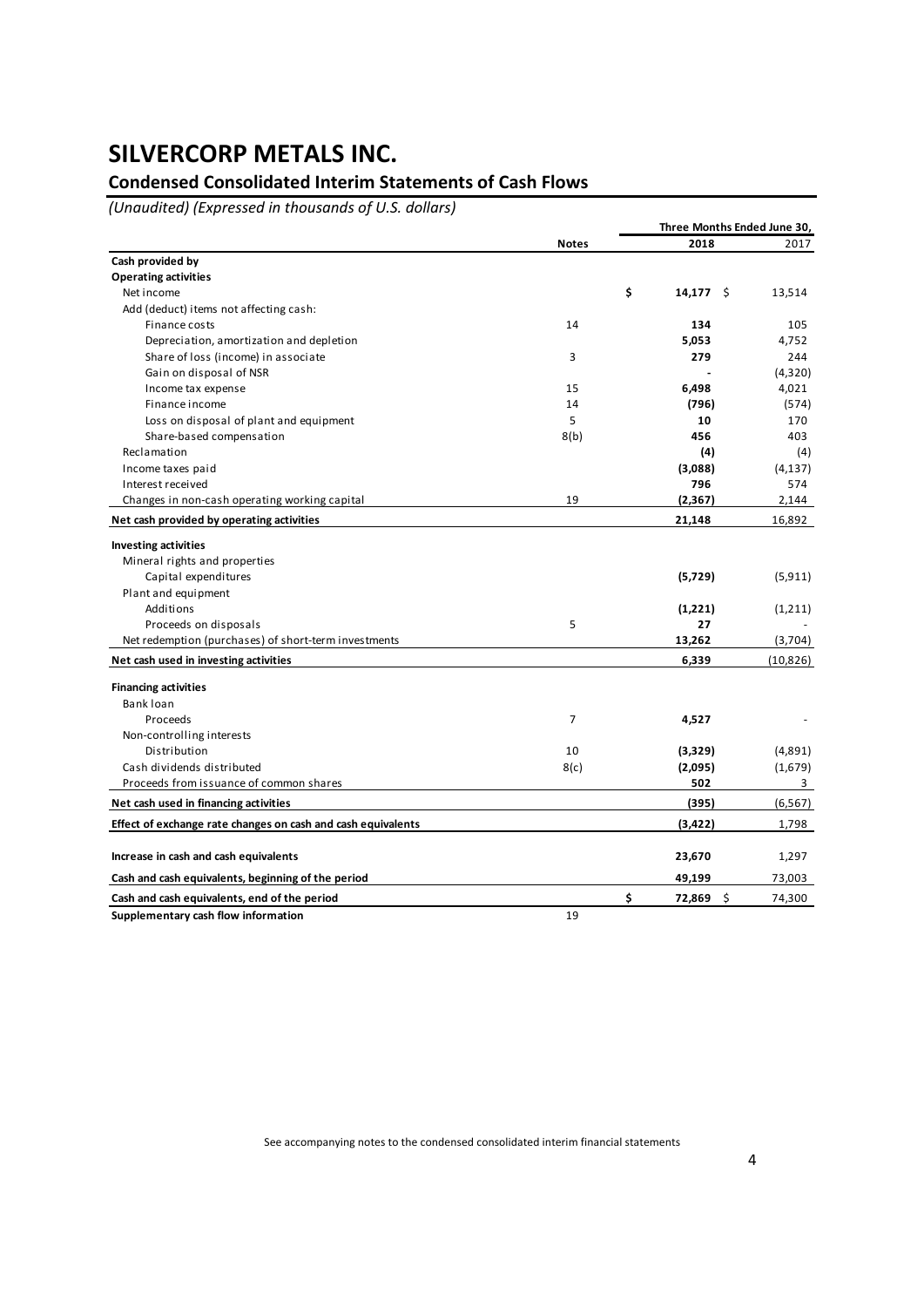### **Condensed Consolidated Interim Statements of Changes in Equity**

*(Unaudited) (Expressed in thousands of U.S. dollars, except numbers for share figures)*

|                                               |              | Share capital |                          |    |                 |                 |    |                                    |     |             |   |                                                                   |    |                          |                        |
|-----------------------------------------------|--------------|---------------|--------------------------|----|-----------------|-----------------|----|------------------------------------|-----|-------------|---|-------------------------------------------------------------------|----|--------------------------|------------------------|
|                                               |              | Number of     |                          |    | Share<br>option |                 |    | Accumulated other<br>comprehensive |     | Retained    |   | Total equity attributable<br>to the equity holders of controlling |    | Non-                     |                        |
|                                               | <b>Notes</b> | shares        | Amount                   |    | reserve         | <b>Reserves</b> |    | loss                               |     | earnings    |   | the Company                                                       |    |                          | interests Total equity |
| Balance, April 1, 2017                        |              | 167,889,636   | \$232,155                |    | 13,325          | \$25,409        | Ŝ. | (50, 419)                          | \$  | $42,651$ \$ |   | 263,121                                                           | Ŝ. | 54,814                   | \$ 317,935             |
| Options exercised                             |              | 2,387         | 4                        |    | (1)             |                 |    |                                    |     |             |   | 3                                                                 |    |                          |                        |
| Share-based compensation                      |              |               |                          |    | 403             |                 |    |                                    |     |             |   | 403                                                               |    |                          | 403                    |
| Dividends declared                            |              |               |                          |    |                 |                 |    | $\overline{\phantom{a}}$           |     | (1,679)     |   | (1,679)                                                           |    | $\overline{\phantom{a}}$ | (1,679)                |
| Comprehensive income                          |              |               |                          |    |                 |                 |    | 5,197                              |     | 10,937      |   | 16,134                                                            |    | 3,400                    | 19,534                 |
| Balance, June 30, 2017                        |              | 167,892,023   | \$232,159                |    | 13,727          | $$25,409$ \$    |    | (45, 222)                          | \$. | $51,909$ \$ |   | 277,982                                                           | Ŝ  | 58,214                   | 336,196<br>\$          |
| Options exercised                             |              | 854,633       | 747                      |    | (200)           |                 |    |                                    |     |             |   | 547                                                               |    |                          | 547                    |
| Share-based compensation                      |              |               | $\overline{\phantom{a}}$ |    | 1,163           |                 |    |                                    |     |             |   | 1,163                                                             |    |                          | 1,163                  |
| Dividends declared                            |              |               |                          |    |                 |                 |    | $\overline{\phantom{a}}$           |     | (1,683)     |   | (1,683)                                                           |    | $\overline{\phantom{a}}$ | (1,683)                |
| Distribution to non-controlling interests     |              |               |                          |    |                 |                 |    |                                    |     |             |   | $\overline{\phantom{a}}$                                          |    | (2, 917)                 | (2, 917)               |
| Common shares repurchased as part of normal   |              |               |                          |    |                 |                 |    |                                    |     |             |   |                                                                   |    |                          |                        |
| course issuer bid                             |              | (1,717,100)   | (4, 177)                 |    |                 |                 |    |                                    |     |             |   | (4, 177)                                                          |    |                          | (4, 177)               |
| Comprehensive income                          |              |               |                          |    |                 |                 |    | 19,347                             |     | 36,057      |   | 55,404                                                            |    | 13,646                   | 69,050                 |
| Balance, March 31, 2018                       |              | 167,029,556   | \$228,729                |    | 14,690          | \$25,409        | Ŝ  | (25, 875)                          | Ŝ   | 86,283      | Ŝ | 329,236                                                           |    | 68,943                   | 398,179<br>S           |
| Options exercised                             |              | 651,457       | 687                      |    | (185)           |                 |    |                                    |     |             |   | 502                                                               |    |                          | 502                    |
| Share-based compensation                      | 8(b)         |               |                          |    | 456             |                 |    |                                    |     |             |   | 456                                                               |    |                          | 456                    |
| Dividends declared                            | 8(c)         |               |                          |    | $\sim$          |                 |    | $\overline{\phantom{a}}$           |     | (2,095)     |   | (2,095)                                                           |    |                          | (2,095)                |
| Distribution to non-controlling interests     | 10           |               |                          |    |                 |                 |    |                                    |     |             |   | $\overline{\phantom{a}}$                                          |    | (3,329)                  | (3,329)                |
| Disposition of non-controlling interests upon |              |               |                          |    |                 |                 |    |                                    |     |             |   |                                                                   |    |                          |                        |
| wound-up of a subsidiary                      | 10           |               |                          |    |                 |                 |    |                                    |     |             |   | $\overline{\phantom{a}}$                                          |    | (1,002)                  | (1,002)                |
| Comprehensive (loss) income                   |              |               |                          |    |                 |                 |    | (13, 625)                          |     | 10,921      |   | (2,704)                                                           |    | 118                      | (2,586)                |
| Balance, June 30, 2018                        |              | 167,681,013   | \$229,416                | .S |                 | 14,961 \$25,409 |    | $(39,500)$ \$                      |     | 95,109      | S | 325,395                                                           | S  | 64,730                   | 390,125<br>\$.         |

See accompanying notes to the condensed consolidated interim financial statements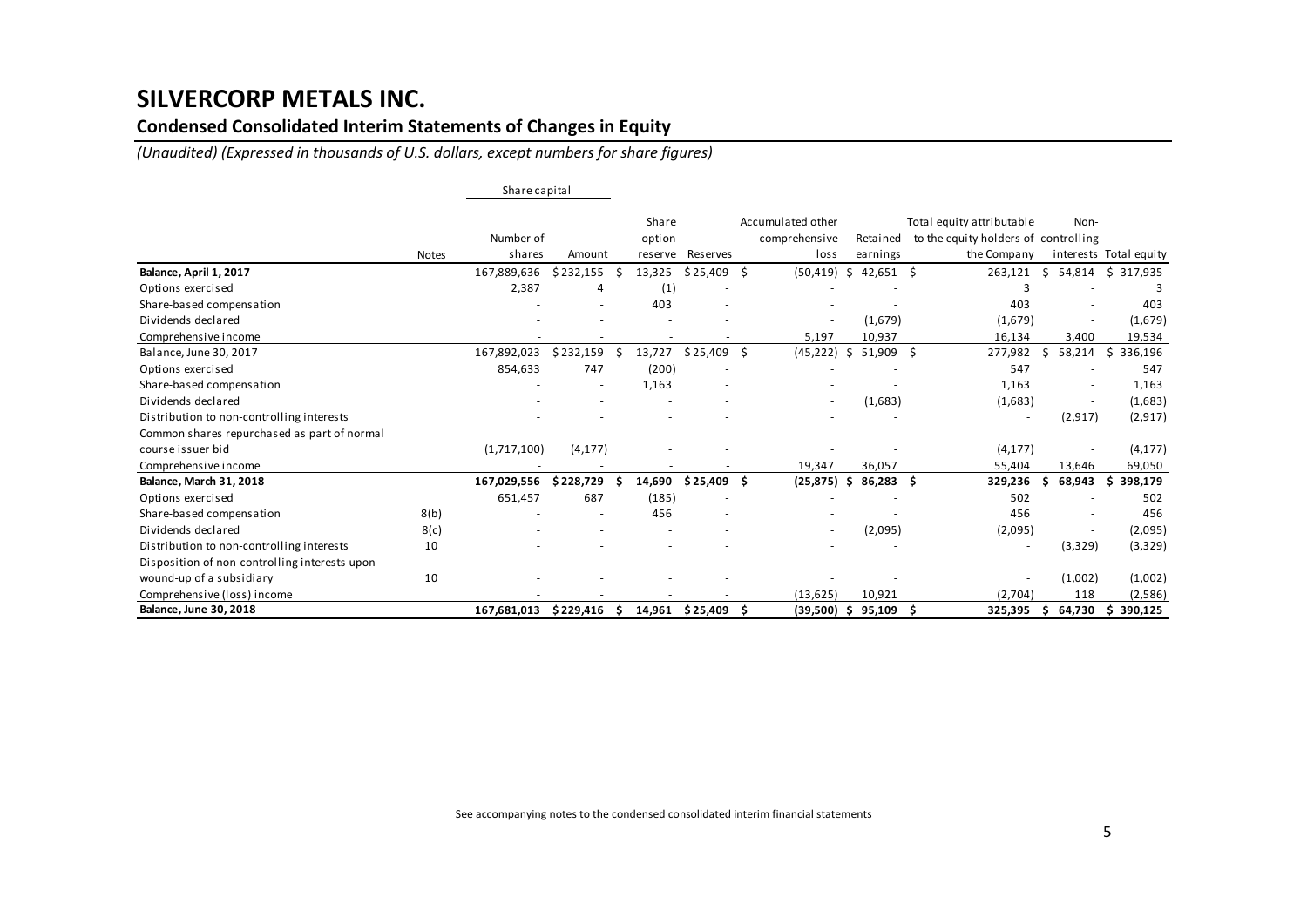### **Notes to Condensed Consolidated Interim Financial Statements as at June 30, 2018 and for three months ended June 30, 2018 and 2017**

*(Unaudited)(Expressed in thousands of U.S. dollars, unless otherwise stated)*

#### **1. CORPORATE INFORMATION**

Silvercorp Metals Inc., along with its subsidiary companies (collectively the "Company"), is engaged in the acquisition, exploration, development, and mining of precious and base metal mineral properties. The Company's producing mines and other current exploration and development projects are in China.

The Company is a publicly listed company incorporated in Canada with limited liability under the legislation of the Province of British Columbia. The Company's shares are listed on the Toronto Stock Exchange and NYSE American Stock Exchange.

The head office, registered address and records office of the Company are located at 200 Granville Street, Suite 1378, Vancouver, British Columbia, Canada, V6C 1S4.

Operating results for the three months ended June 30, 2018, are not necessarily indicative of the results that may be expected for the year ending March 31, 2019.

#### **2. SIGNIFICANT ACCOUNTING POLICIES**

#### *(a) Statement of Compliance*

These condensed consolidated interim financial statements have been prepared in accordance with International Accounting Standard 34 – *Interim Financial Reporting ("IAS 34")* of the International Financial Reporting Standards as issued by the International Accounting Standards Board ("IASB"). These condensed consolidated interim financial statements should be read in conjunction with the Company's audited consolidated financial statements for the year ended March 31, 2018. These condensed consolidated interim financial statements follow the same significant accounting policies set out in note 2 to the audited consolidated financial statements for the year ended March 31, 2018 except for the following:

#### *IFRS 9 (2014) – Financial Instruments (amended 2014)*

On April 1, 2018, the Company adopted, retrospectively without restatement, IFRS  $9 -$  Financial Instruments, the final version issued in 2014 by IASB ("IFRS 9 2014"). As the Company has applied IFRS 9 (2010) effective April 1, 2011, the adoption of IFRS 9 (2014) has no impact on the classification or the carrying value of the Company's financial instruments. IFRS 9 (2014) introduced a single expected credit loss impairment model for the financial assets measured at amortized cost and for debt instrument at fair value through other comprehensive income, which is based on changes in credit quality since initial recognition. The adoption of the expected credit loss impairment model did not have a significant impact on the Company's financial statements. IFRS 9 (2014) change the requirements for hedge effectiveness and consequently for the application of hedge accounting. As the Company does not apply hedge accounting, the adoption of IFRS 9 (2014) with regards to hedge accounting did not impact the Company or its accounting policies.

#### *IFRS 15 – Revenue from contracts with customers*

On April 1, 2018, the Company adopted IFRS 15 – Revenue from Contracts with Customers ("IFRS 15") which supersedes IAS 18 – Revenue ("IAS 18"). IFRS 15 establishes a single five-step model framework for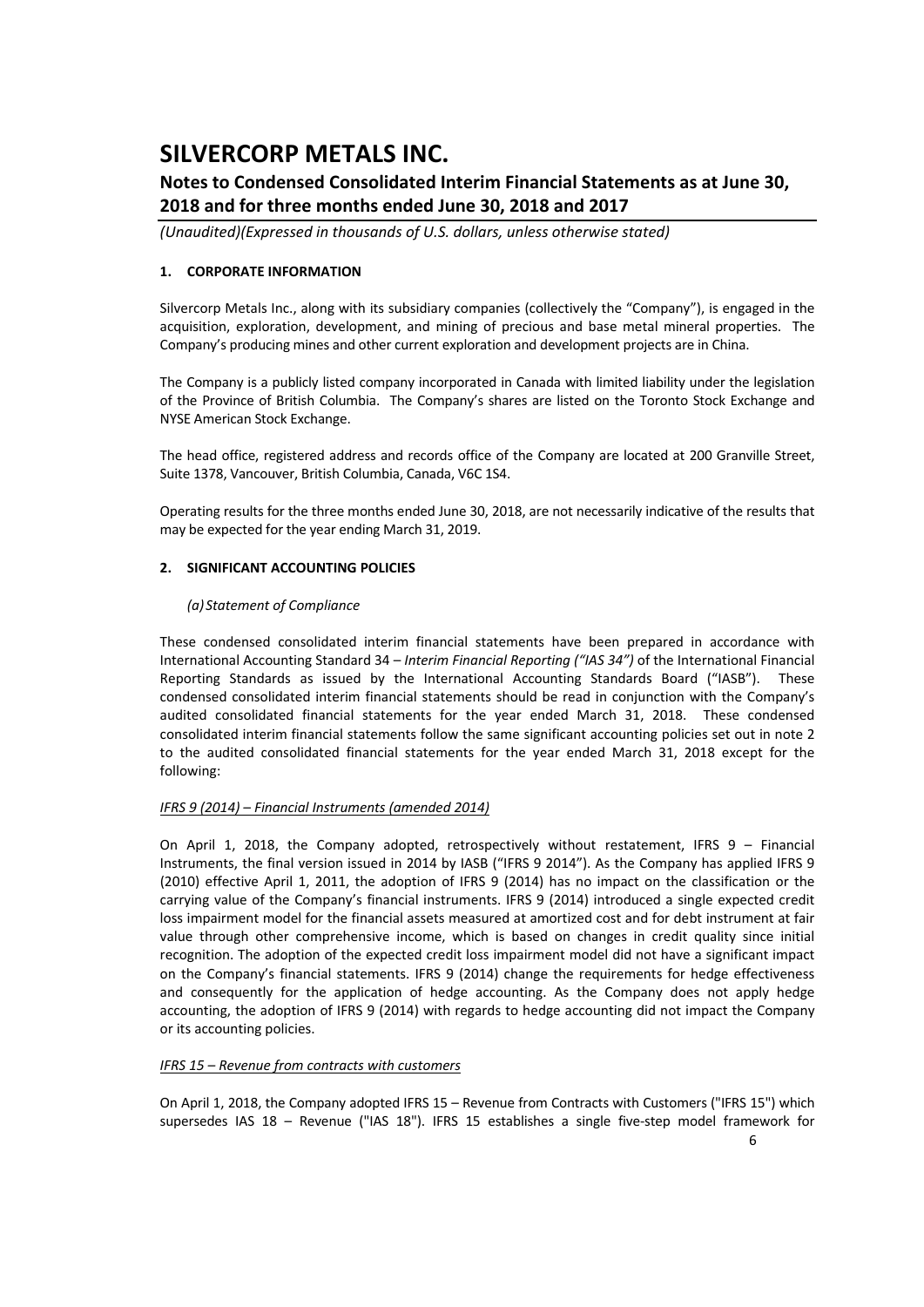### **Notes to Condensed Consolidated Interim Financial Statements as at June 30, 2018 and for three months ended June 30, 2018 and 2017**

*(Unaudited)(Expressed in thousands of U.S. dollars, unless otherwise stated)*

determining the nature, amount, timing and uncertainty of revenue and cash flows arising from a contract with a customer. The standard is effective for annual periods beginning on or after January 1, 2018.

IFRS 15 requires entities to recognize revenue when 'control' of goods or services transfers to the customer whereas the previous standard, IAS 18, required entities to recognize revenue when the 'risks and rewards' of the goods or services transfer to the customer. The Company concluded there is no change in the timing of revenue recognition of its concentrate sales under the new standard as the point of transfer of risks and rewards of goods and services and transfer of control occur at the same time. As such, no adjustment was required to the Company's financial statements.

IFRS 15 requires that variable consideration should only be recognized to the extent that it is highly probable that a significant reversal in the amount of cumulative revenue recognized will not occur. The Company concluded that the adjustments relating to the final assay results for the quantity and quality of concentrate sold and the retroactive pricing adjustment for the new pricing terms are not significant and does not constrain the recognition of revenue.

The company concluded after review of its revenue streams and underlying contracts with customers that the adoption of IFRS 15 has no material impact on the Company's financial statements.

#### *Other narrow scope amendments*

The Company has adopted IFRIC interpretation 22 – Foreign currency transaction and advanced consideration, and narrow scope amendments to IFRS 2 - Share-based payment, which did not have a material impact on the Company's financial statements.

These condensed consolidated interim financial statements were authorized for issue in accordance with a resolution of the Board of Directors dated on August 8, 2018.

#### *(b)Basis of Consolidation*

These condensed consolidated interim financial statements include the accounts of the Company and its wholly or partially owned subsidiaries.

Subsidiaries are consolidated from the date on which the Company obtains control up to the date of the disposition of control. Control is achieved when the Company has power over the subsidiary, is exposed or has rights to variable returns from its involvement with the subsidiary; and has the ability to use its power to affect its returns.

For non‐wholly‐owned subsidiaries over which the Company has control, the net assets attributable to outside equity shareholders are presented as "non‐controlling interests" in the equity section of the consolidated balance sheets. Net income for the period that is attributable to the non-controlling interests is calculated based on the ownership of the non-controlling interest shareholders in the subsidiary. Adjustments to recognize the non-controlling interests' share of changes to the subsidiary's equity are made even if this results in the non-controlling interests having a deficit balance. Changes in the Company's ownership interest in a subsidiary that do not result in a loss of control are recorded as equity transactions. The carrying amount of non‐controlling interests is adjusted to reflect the change in the non‐controlling interests' relative interests in the subsidiary and the difference between the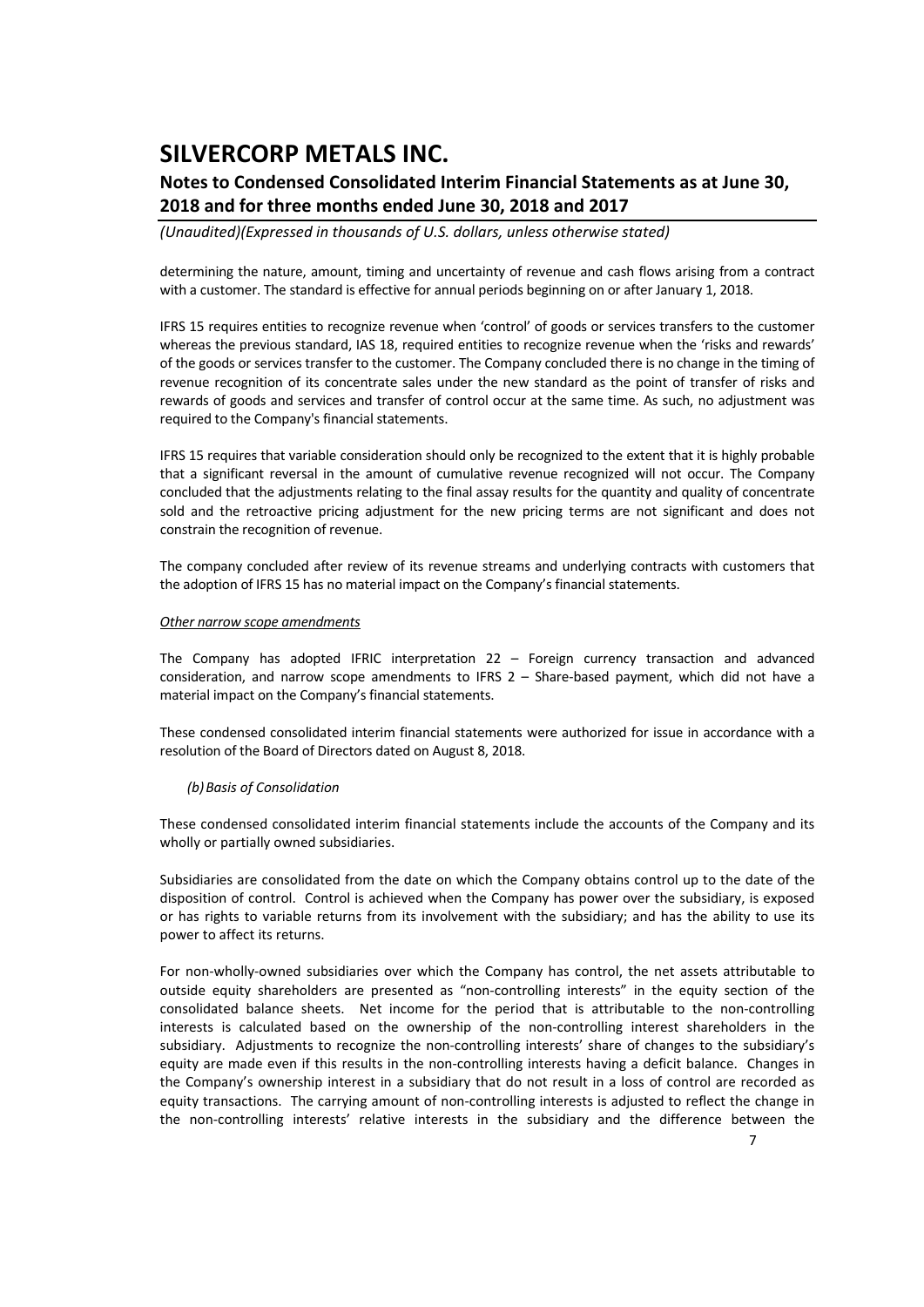### **Notes to Condensed Consolidated Interim Financial Statements as at June 30, 2018 and for three months ended June 30, 2018 and 2017**

*(Unaudited)(Expressed in thousands of U.S. dollars, unless otherwise stated)*

adjustment to the carrying amount of non-controlling interest and the Company's share of proceeds received and/or consideration paid is recognized directly in equity and attributed to equity holders of the Company.

Balances, transactions, revenues and expenses between the Company and its subsidiaries are eliminated on consolidation.

Details of the Company's significant subsidiaries which are consolidated are as follows:

|                                                    |                    | Proportion of ownership interest held |          |           |                      |  |  |  |
|----------------------------------------------------|--------------------|---------------------------------------|----------|-----------|----------------------|--|--|--|
|                                                    |                    | Place of                              | June 30, | March 31, |                      |  |  |  |
| Name of subsidiaries                               | Principal activity | incorporation                         | 2018     | 2018      | Mineral properties   |  |  |  |
| Silvercorp Metals China Inc.                       | Holding company    | Canada                                | 100%     | 100%      |                      |  |  |  |
| Silvercorp Metals (China) Inc.                     | Holding company    | China                                 | 100%     | 100%      |                      |  |  |  |
| 0875786 B.C. LTD.                                  | Holding company    | Canada                                | 100%     | 100%      |                      |  |  |  |
| Fortune Mining Limited                             | Holding company    | BVI (i)                               | 100%     | 100%      | <b>RZY</b>           |  |  |  |
| Fortune Copper Limited                             | Holding company    | <b>BVI</b>                            | 100%     | 100%      |                      |  |  |  |
| Fortune Gold Mining Limited                        | Holding company    | <b>BVI</b>                            | 100%     | 100%      |                      |  |  |  |
| Victor Resources Ltd.                              | Holding company    | <b>BVI</b>                            | 100%     | 100%      |                      |  |  |  |
| Yangtze Mining Ltd.                                | Holding company    | <b>BVI</b>                            | 100%     | 100%      |                      |  |  |  |
| Victor Mining Ltd.                                 | Holding company    | <b>BVI</b>                            | 100%     | 100%      |                      |  |  |  |
| Yangtze Mining (H.K.) Ltd.                         | Holding company    | Hong Kong                             | 100%     | 100%      |                      |  |  |  |
| Fortune Gold Mining (H.K.) Limited                 | Holding company    | Hong Kong                             | 100%     | 100%      |                      |  |  |  |
| Wonder Success Limited                             | Holding company    | Hong Kong                             | 100%     | 100%      |                      |  |  |  |
| Henan Huawei Mining Co. Ltd. ("Henan Huawei")      | Mining             | China                                 | 80%      | 80%       |                      |  |  |  |
| Henan Found Mining Co. Ltd. ("Henan Found")        | Mining             | China                                 | 77.5%    | 77.5%     | Ying Mining District |  |  |  |
| Songxian Gold Mining Co., Ltd. ("SX Gold")         | Mining             | China                                 | 77.5%    | 77.5%     | XHP                  |  |  |  |
| Xinshao Yunxiang Mining Co., Ltd. ("Yunxiang")     | Mining             | China                                 | 70%      | 70%       | <b>BYP</b>           |  |  |  |
| Guangdong Found Mining Co. Ltd. (Guangdong Found") | Mining             | China                                 | 95%      | 95%       | GC                   |  |  |  |

(i) British Virgin Island ("BVI")

#### *(c) Accounting standards issued but not yet in effect*

IFRS 16 – *Leases* ("IFRS 16") was issued by the IASB and will replace *Leases* ("IAS 17") and *determining whether an arrangement contains a lease* ("IFRIC 4"). IFRS 16 applies a control model to the identification of leases, distinguishing between a lease and a non‐lease component on the basis of whether the customer controls the specific asset. For those contracts that are or contain a lease, IFRS 16 introduces significant changes to the accounting for contracts that are or contain a lease, introducing a single, onbalance sheet accounting model that is similar to current finance lease accounting, with limited exceptions for short-term leases or leases of low value assets. Lessor accounting remains similar to current accounting practice. The standard is effective for annual periods beginning on or after January 1, 2019, with early application permitted for entities that apply IFRS 15. The Company anticipates that the application of IFRS 16 will result in an increase in the recognition of right of use assets and lease liabilities related to leases with terms greater than 12 months on the Consolidated Statements of Financial Position on April 1, 2019. IFRS 16 will further result in increased depreciation and amortization on these rights of use assets and increased interest on these additional lease liabilities. These lease payments will be recorded as financing outflows on the Consolidated Statements of Cash Flows. The Company expects to identify and collect data relating to existing lease agreements during Fiscal 2019.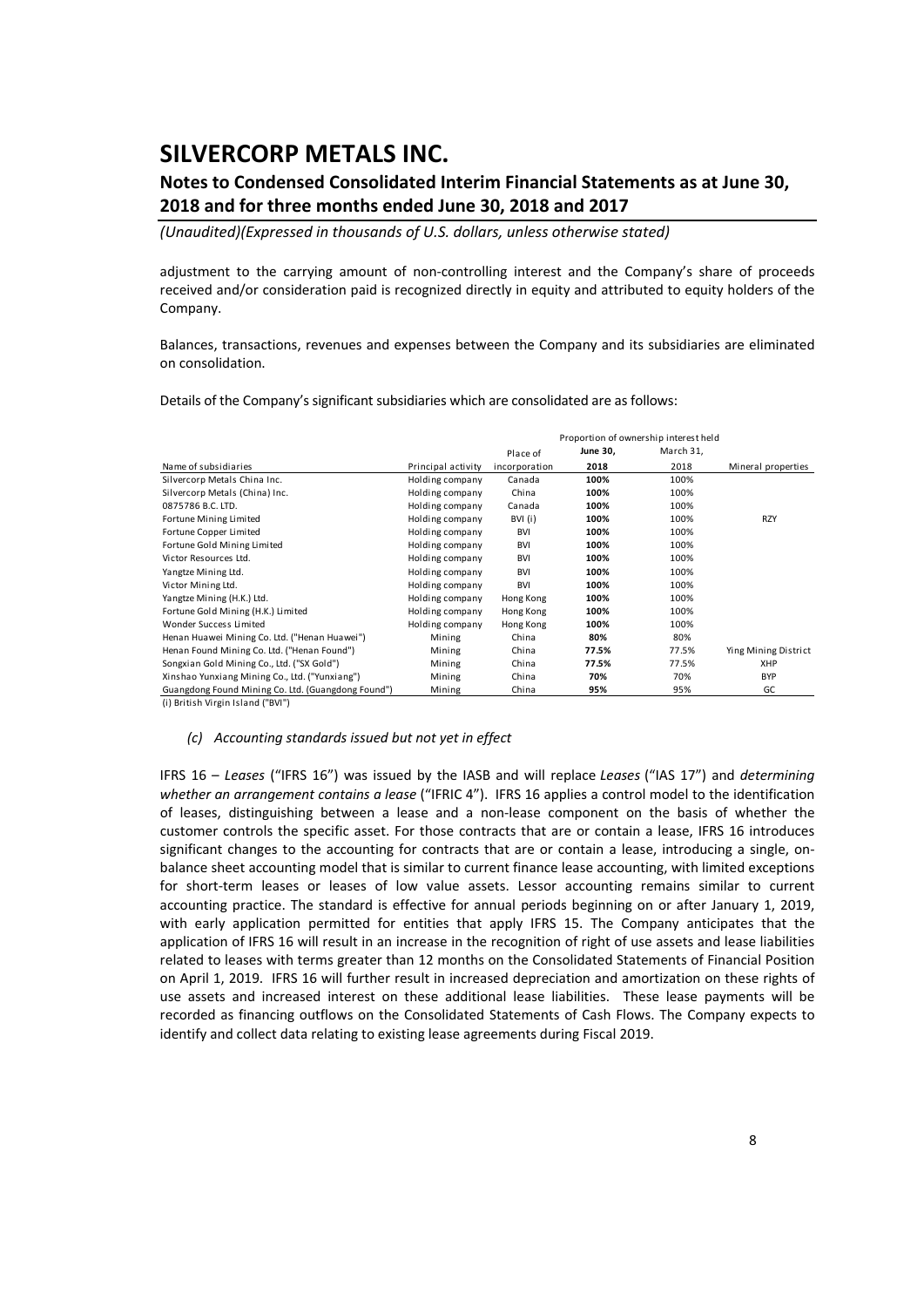### **Notes to Condensed Consolidated Interim Financial Statements as at June 30, 2018 and for three months ended June 30, 2018 and 2017**

*(Unaudited)(Expressed in thousands of U.S. dollars, unless otherwise stated)*

#### **3. INVESTMENT IN AN ASSOCIATE**

New Pacific Metals Corp. ("NUAG") is a Canadian public company listed on the TSX Venture Exchange (symbol: NUAG). NUAG is a related party of the Company by way of two common directors and officers, and the Company accounts for its investment in NUAG using the equity method as it is able to exercise significant influence over the financial and operating policies of NUAG.

As at June 30, 2018, the Company owned 39,280,900 common shares (March 31, 2018 – 39,280,900) of NUAG, representing an ownership interest of 29.8% (March 31, 2018 – 29.8%). The summary of the investment in NUAG common shares and its market value as at the respective balance sheet dates are as follows:

|                                     |            |      |        | VAIUTUI INUAU 3     |
|-------------------------------------|------------|------|--------|---------------------|
|                                     | Number of  |      |        | common shares per   |
|                                     | shares     |      | Amount | quoted market price |
| Balance, April 1, 2017              | 10,806,300 |      | 8,517  | 8,517               |
| Participate in Private placement    | 28,000,000 |      | 23,352 |                     |
| Purchase from open market           | 474,600    |      | 509    |                     |
| Share of net loss                   |            |      | (700)  |                     |
| Share of other comprehensive income |            |      | 461    |                     |
| Impairment recovery                 |            |      | 4,714  |                     |
| Dilution gain                       |            |      | 822    |                     |
| Foreign exchange impact             |            |      | 326    |                     |
| Balance March 31, 2018              | 39,280,900 | - \$ | 38,001 | 50,266<br>- S       |
| Share of net loss                   |            |      | (279)  |                     |
| Share of other comprehensive income |            |      | 259    |                     |
| Foreign exchange impact             |            |      | (790)  |                     |
| Balance June 30, 2018               | 39,280,900 | \$.  | 37,191 | 49,220<br>-\$       |
|                                     |            |      |        |                     |

#### **4. OTHER INVESTMENTS**

|                                         | June 30, 2018 | March 31, 2018 |
|-----------------------------------------|---------------|----------------|
| Equity investments designated as FVTOCI |               |                |
| Publicly-traded companies               | 6.108         | 6.132          |

*Investments in publicly‐traded companies with no significant influence*

Investments in publicly‐traded companies represent equity interests of other publicly‐trading mining companies that the Company has acquired through the open market or through private placements. These equity interests are for long-term investment purposes and consist of common shares and warrants. As of June 30, 2018, none of the investments held by the Company represented more than 10% of the respective interest of investees.

Value of NUAG's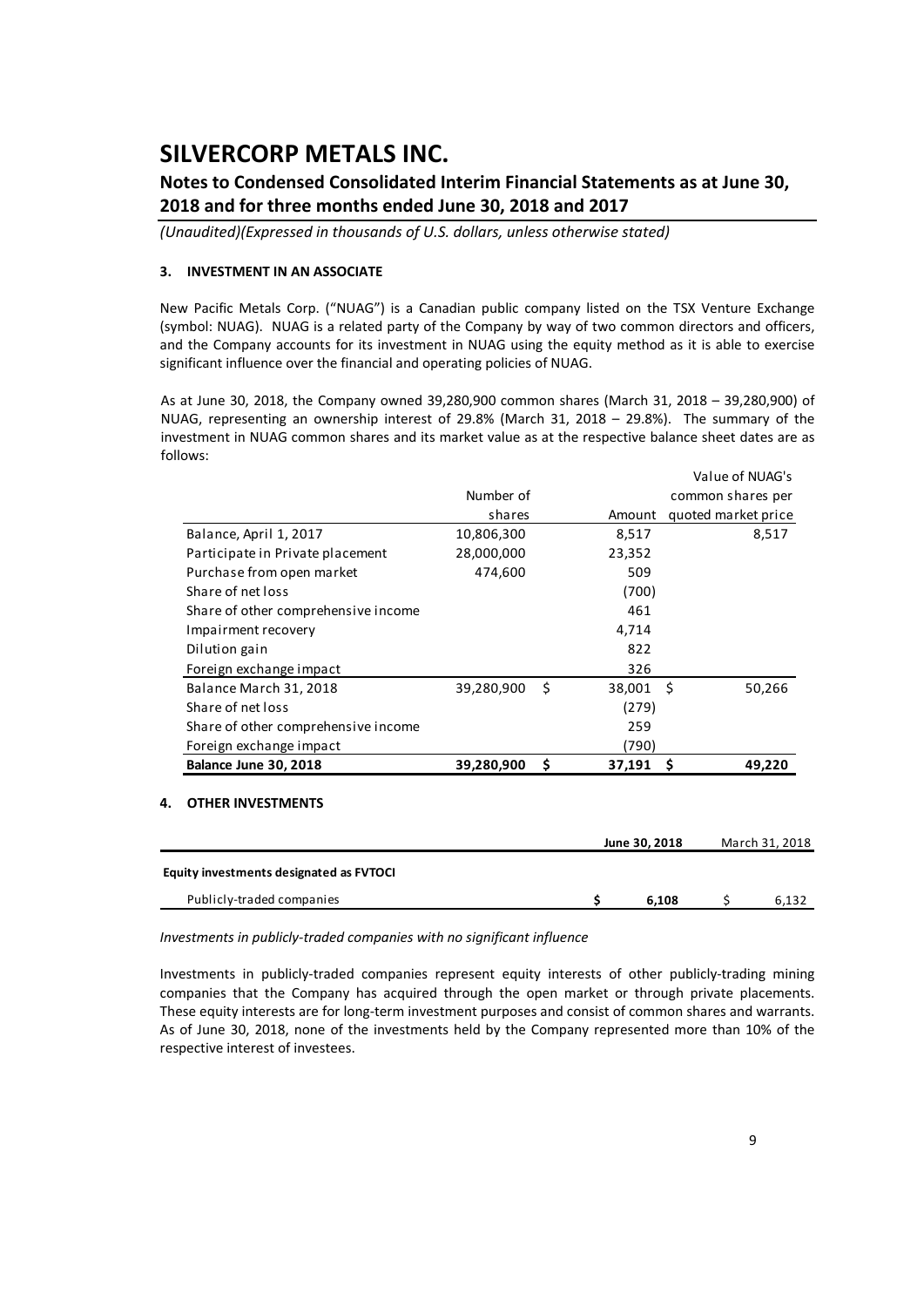### **Notes to Condensed Consolidated Interim Financial Statements as at June 30, 2018 and for three months ended June 30, 2018 and 2017**

*(Unaudited)(Expressed in thousands of U.S. dollars, unless otherwise stated)*

The continuity of such investments is as follow:

|                                                                  |                   | Accumulated fair value change |
|------------------------------------------------------------------|-------------------|-------------------------------|
|                                                                  | <b>Fair value</b> | included in OCI               |
| April 1, 2017                                                    | 1,207             | \$<br>(6, 233)                |
| Change in fair value on equity investments designated as FVTOCI  | 378               | 378                           |
| Equity investments received as consideration for disposal of NSR | 4,320             |                               |
| Impact of foreign currency translation                           | 227               |                               |
| March 31, 2018                                                   | 6.132             | \$<br>(5,855)                 |
| Change in fair value on equity investments designated as FVTOCI  | 92                | 92                            |
| Impact of foreign currency translation                           | (116)             |                               |
| June 30, 2018                                                    | 6.108             | (5,760)                       |

#### **5. PLANT AND EQUIPMENT**

Plant and equipment consist of:

|                                                       |     | Land use rights | Office |              |              |                |              | Motor         |             | Construction |  |           |  |
|-------------------------------------------------------|-----|-----------------|--------|--------------|--------------|----------------|--------------|---------------|-------------|--------------|--|-----------|--|
| Cost                                                  |     | and building    |        | equipment    |              | Machinery      |              | vehicles      | in progress |              |  | Total     |  |
| Balance as at April 1, 2017                           | Ś.  | 94.484          | Ś.     | $5,964$ \$   |              | 26,352 \$      |              | 6.131         | Ŝ.          | $2,143$ \$   |  | 135,074   |  |
| Additions                                             |     | 1,497           |        | 1,156        |              | 1,084          |              | 559           |             | 1,540        |  | 5,836     |  |
| Disposals                                             |     | (246)           |        | (194)        |              | (298)          |              | (515)         |             |              |  | (1,253)   |  |
| Reclassification of asset groups <sup>(1)</sup>       |     | 344             |        |              |              | 4              |              |               |             | (348)        |  |           |  |
| Impact of foreign currency translation                |     | 9,086           |        | 829          |              | 2,271          |              | 555           |             | 267          |  | 13,008    |  |
| Balance as at March 31, 2018                          | Ś   | 105,165 \$      |        | 7,755        | $\mathsf{S}$ | 29,413         | $\mathsf{S}$ | $6,730$ \$    |             | $3,602$ \$   |  | 152,665   |  |
| Additions                                             |     | 95              |        | 88           |              | 541            |              | 378           |             | 883          |  | 1,985     |  |
| Disposals                                             |     | (31)            |        | (1)          |              | (23)           |              | (26)          |             |              |  | (81)      |  |
| Reclassification of asset groups <sup>(1)</sup>       |     | 48              |        |              |              |                |              |               |             | (48)         |  |           |  |
| Impact of foreign currency translation                |     | (5, 240)        |        | (350)        |              | (1,501)        |              | (350)         |             | (210)        |  | (7,651)   |  |
| Ending balance as at June 30, 2018                    | \$. | 100,037         | Ŝ.     | $7,492$ \$   |              | 28,430         | Ŝ            | $6,732$ \$    |             | $4,227$ \$   |  | 146,918   |  |
| Impairment, accumulated depreciation and amortization |     |                 |        |              |              |                |              |               |             |              |  |           |  |
| Balance as at April 1, 2017                           | \$  | $(42,706)$ \$   |        | $(4,666)$ \$ |              | $(17,520)$ \$  |              | $(4,928)$ \$  |             | $(53)$ \$    |  | (69, 873) |  |
| Disposals                                             |     | 68              |        | 175          |              | 208            |              | 440           |             |              |  | 891       |  |
| Depreciation and amortization                         |     | (3, 180)        |        | (438)        |              | (1,643)        |              | (390)         |             |              |  | (5,651)   |  |
| Impact of foreign currency translation                |     | (4, 198)        |        | (383)        |              | (1,768)        |              | (467)         |             | (5)          |  | (6, 821)  |  |
| Balance as at March 31, 2018                          | Ś.  | $(50,016)$ \$   |        | $(5,312)$ \$ |              | $(20, 723)$ \$ |              | $(5,345)$ \$  |             | $(58)$ \$    |  | (81, 454) |  |
| Disposals                                             |     | 5               |        | $\mathbf{1}$ |              | 12             |              | 26            |             |              |  | 44        |  |
| Depreciation and amortization                         |     | (829)           |        | (139)        |              | (434)          |              | (82)          |             |              |  | (1, 484)  |  |
| Impact of foreign currency translation                |     | 2,512           |        | 233          |              | 1,063          |              | 270           |             | 3            |  | 4,081     |  |
| Ending balance as at June 30, 2018                    | Ś.  | $(48, 328)$ \$  |        | $(5,217)$ \$ |              | $(20,082)$ \$  |              | $(5, 131)$ \$ |             | $(55)$ \$    |  | (78, 813) |  |
| <b>Carrying amounts</b>                               |     |                 |        |              |              |                |              |               |             |              |  |           |  |
| Balance as at March 31, 2018                          | \$  | 55,149          | Ŝ      | 2,443        | Ś            | 8,690          | Ŝ            | 1,385         | Ŝ.          | $3,544$ \$   |  | 71,211    |  |
| Ending balance as at June 30, 2018                    | Ś   | 51,709          | \$     | 2,275        | Ŝ.           | 8,348          | Ś            | 1,601         | Ŝ           | $4,172$ \$   |  | 68,105    |  |

 $^{(1)}$  when an asset is available for use, it is reclassified from construction in progress to one of the appropriate plant and equipment categories.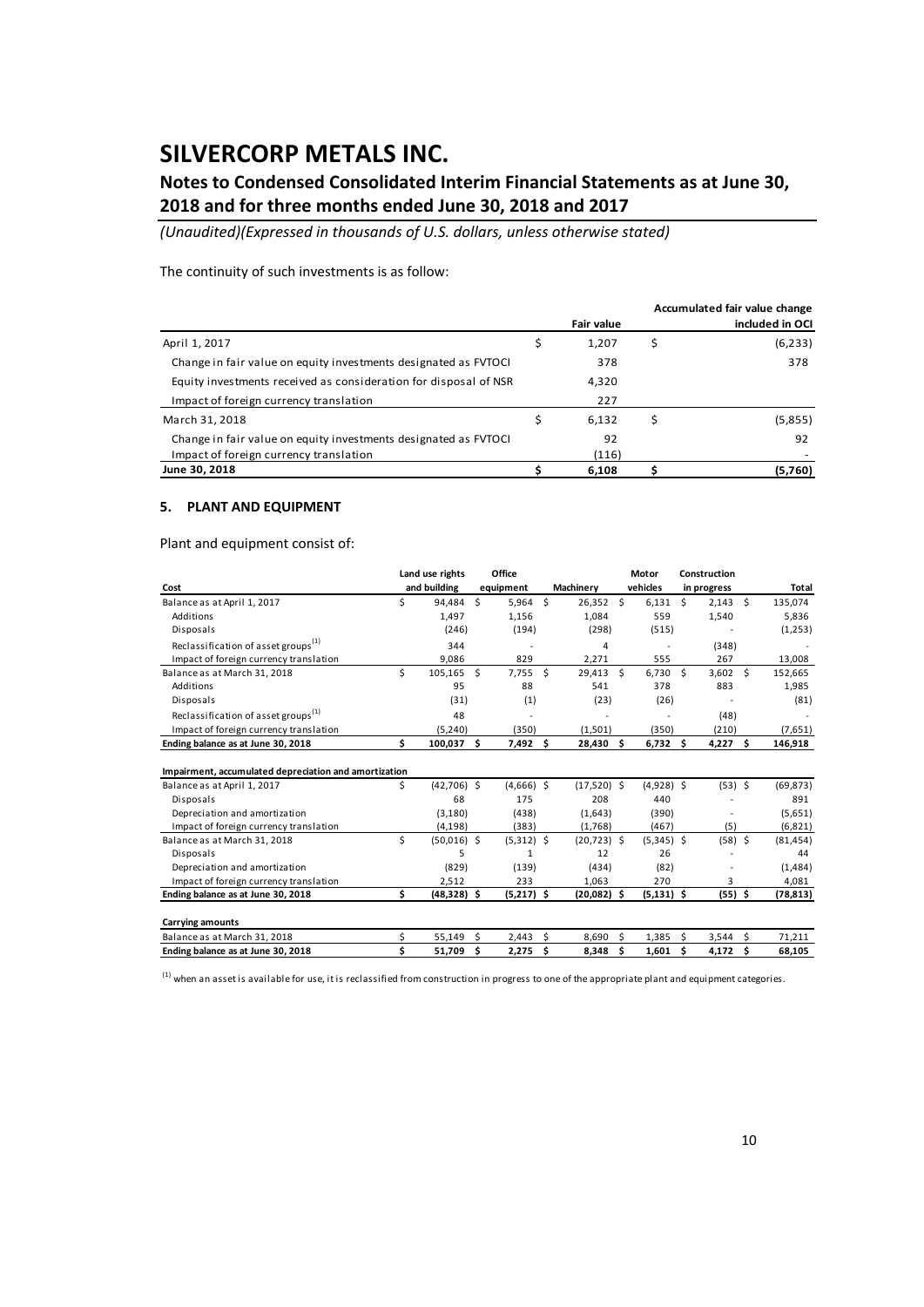### **Notes to Condensed Consolidated Interim Financial Statements as at June 30, 2018 and for three months ended June 30, 2018 and 2017**

*(Unaudited)(Expressed in thousands of U.S. dollars, unless otherwise stated)*

| Carrying amounts as at June 30, 2018  | <b>Ying Mining District</b> |      | <b>BYP</b> |    | GC     |    | Other          |   | Total  |
|---------------------------------------|-----------------------------|------|------------|----|--------|----|----------------|---|--------|
| Land use rights and building          | 35,032                      | Ŝ    | 2,367      | Ś  | 13,243 | .S | 1,067          | Ś | 51,709 |
| Office equipment                      | 1,907                       |      | 41         |    | 162    |    | 165            |   | 2,275  |
| Machinery                             | 5,497                       |      | 307        |    | 2,412  |    | 132            |   | 8,348  |
| Motor vehicles                        | 1,452                       |      | 30         |    | 105    |    | 14             |   | 1,601  |
| Construction in progress              | 2,304                       |      | 1,868      |    |        |    |                |   | 4,172  |
| Total                                 | 46,192                      | Ŝ    | 4,613      | Ŝ  | 15,922 | Ŝ  | 1,378          | S | 68,105 |
|                                       |                             |      |            |    |        |    |                |   |        |
| Carrying amounts as at March 31, 2018 | <b>Ying Mining District</b> |      | <b>BYP</b> |    | GC     |    | Other          |   | Total  |
| Land use rights and building          | \$<br>37,432                | - \$ | 2,527      | Ś. | 14,039 | Ŝ  | 1.151          | Ŝ | 55,149 |
| Office equipment                      | 2,053                       |      | 46         |    | 168    |    | 176            |   | 2,443  |
| Machinery                             | 5.649                       |      | 339        |    | 2,652  |    | 50             |   | 8,690  |
| Motor vehicles                        | 1.270                       |      | 33         |    | 80     |    | $\overline{2}$ |   | 1,385  |
|                                       |                             |      |            |    |        |    |                |   |        |
| Construction in progress              | 1.529                       |      | 1.966      |    | 49     |    |                |   | 3,544  |

During the three months ended June 30, 2018, certain plant and equipment were disposed for proceeds of \$27 (three months ended June 30, 2017 ‐ \$nil) and loss of \$10 (three months ended June 30, 2017 – loss of \$170).

#### **6. MINERAL RIGHTS AND PROPERTIES**

Mineral rights and properties consist of:

|                                      | Producing and development properties |  |                | <b>Exploration and evaluation properties</b> |     |               |     |            |     |            |
|--------------------------------------|--------------------------------------|--|----------------|----------------------------------------------|-----|---------------|-----|------------|-----|------------|
| Cost                                 | <b>Ying Mining District</b>          |  | <b>BYP</b>     | GC                                           |     | XHP           |     | <b>RZY</b> |     | Total      |
| Balance as at April 1, 2017          | 234,847 \$                           |  | 63,746 \$      | 103,202                                      | Š.  | 19,906 \$     |     | 174        | -Ś  | 421,875    |
| Capitalized expenditures             | 20,125                               |  | 14             | 323                                          |     | 231           |     |            |     | 20,693     |
| Environmental rehabiliation          | (589)                                |  | (52)           | (36)                                         |     | (17)          |     |            |     | (694)      |
| Foreign currecy translation impact   | 23,351                               |  | 1,346          | 9,755                                        |     | 1,904         |     | 6          |     | 36,362     |
| Balance as at March 31, 2018         | 277,734 \$                           |  | 65,054 \$      | 113,244                                      | Š.  | 22,024 \$     |     | 180        | .s  | 478,236    |
| Capitalized expenditures             | 6,012                                |  | 31             | 466                                          |     | 84            |     |            |     | 6,593      |
| Foreign currecy translation impact   | (14,056)                             |  | (773)          | (5,632)                                      |     | (1, 102)      |     | (4)        |     | (21, 567)  |
| Ending balance as at June 30, 2018   | 269,690                              |  | $64,312$ \$    | 108,078                                      |     | 21,006        | -Ś  | 176        | - S | 463,262    |
| Impairment and accumulated depletion |                                      |  |                |                                              |     |               |     |            |     |            |
| Balance as at April 1, 2017          | $(64, 157)$ \$                       |  | $(56,891)$ \$  | (74,547)                                     | -S  | $(19,906)$ \$ |     | (174)      | - S | (215, 675) |
| Depletion                            | (12, 196)                            |  |                | (1,837)                                      |     |               |     |            |     | (14, 033)  |
| Foreign currecy translation impact   | (6,746)                              |  | (693)          | (7, 111)                                     |     | (1,892)       |     | (6)        |     | (16, 448)  |
| Balance as at March 31, 2018         | $(83,099)$ \$                        |  | $(57,584)$ \$  | (83, 495)                                    | Ŝ   | $(21,798)$ \$ |     | (180)      | - S | (246, 156) |
| Depletion                            | (3,544)                              |  |                | (618)                                        |     |               |     |            |     | (4, 162)   |
| Foreign currecy translation impact   | 4,276                                |  | 398            | 4,153                                        |     | 1.087         |     | 4          |     | 9,918      |
| Ending balance as at June 30, 2018   | $(82, 367)$ \$                       |  | $(57, 186)$ \$ | (79,960)                                     | - S | $(20,711)$ \$ |     | $(176)$ \$ |     | (240, 400) |
| <b>Carrying amounts</b>              |                                      |  |                |                                              |     |               |     |            |     |            |
| Balance as at March 31, 2018         | 194,635                              |  | 7,470          | 29,749                                       |     | 226           | Ŝ.  |            |     | 232,080    |
| Ending balance as at June 30, 2018   | 187,323                              |  | $7.126$ \$     | 28,118                                       |     | 295           | - Ś |            |     | 222,862    |

#### **7. BANK LOAN**

|                               | <b>Total</b> |
|-------------------------------|--------------|
| Balance, April 1, 2018        |              |
| Addition                      | 4,527        |
| Interest accrued              | 10           |
| Foreign exchange impact       | 4            |
| <b>Balance, June 30, 2018</b> | 4.541        |

On June 14, 2018, the Company's 77.5% owned subsidiary Henan Found borrowed a loan of \$4,527 (RMB ¥30 million) from Bank of China. The loan bears Chinese prevailing loan prime interest rate plus four basis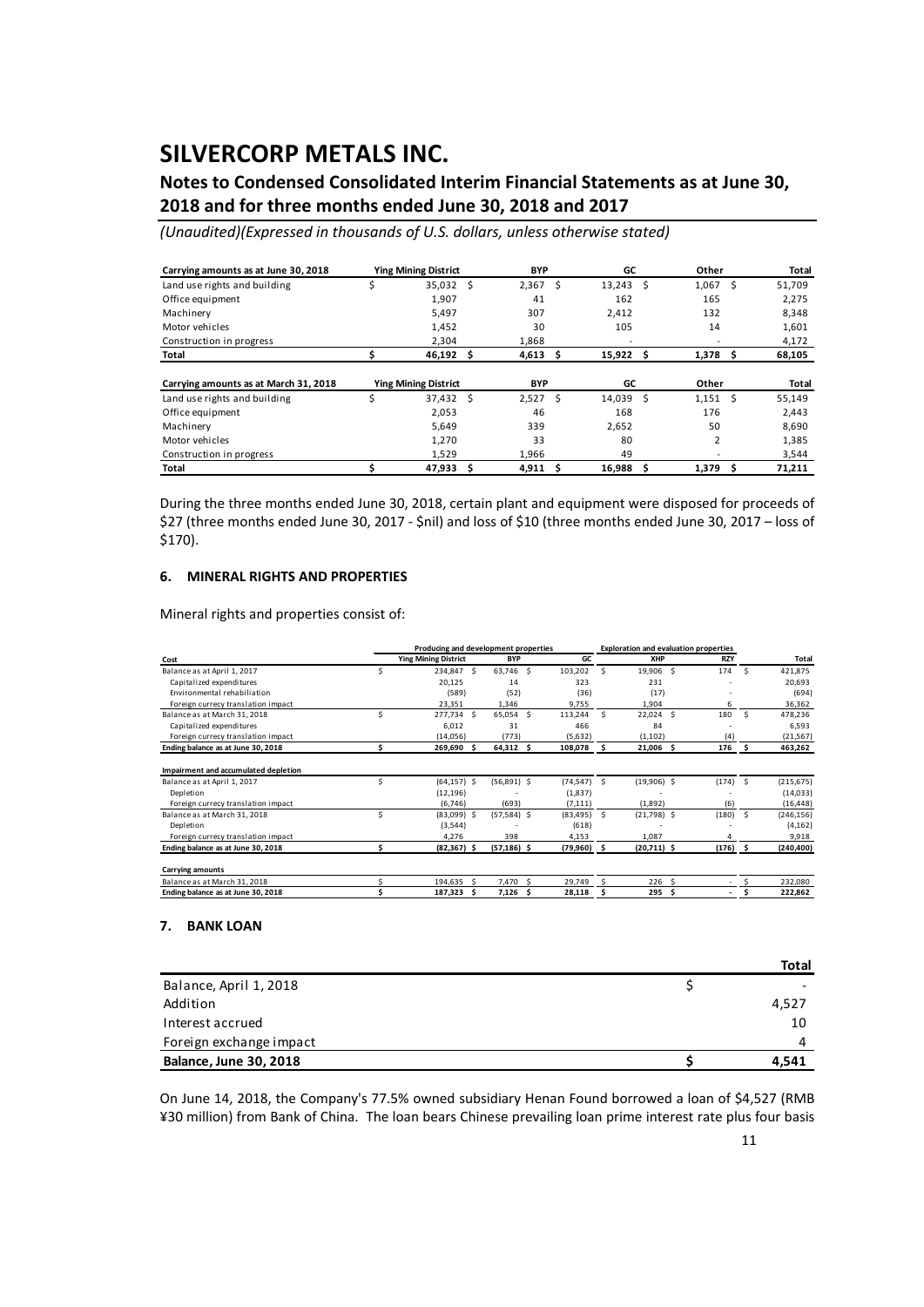### **Notes to Condensed Consolidated Interim Financial Statements as at June 30, 2018 and for three months ended June 30, 2018 and 2017**

*(Unaudited)(Expressed in thousands of U.S. dollars, unless otherwise stated)*

points per annum and matures on June 14, 2019. As of June 30, 2018, the Chinese prevailing loan prime interest rate was 4.35%. For the three months ended June 30, 2018, interest of \$10 (three months ended June 30, 2017 ‐ \$nil) was accrued and expensed through finance costs (see note 14).

#### **8. SHARE CAPITAL**

#### *(a) Authorized*

Unlimited number of common shares without par value. All shares issued as at June 30, 2018 were fully paid.

#### *(b) Stock options*

The Company has a stock option plan which allows for the maximum number of common shares to be reserved for issuance on the exercise of options granted under the stock option plan to be a rolling 10% of the issued and outstanding common shares from time to time. The maximum exercise period may not exceed 10 years from the date of the grant of the options to employees, officers, and consultants. The following is a summary of option transactions:

|                               |                  | Weighted average |                    |  |  |
|-------------------------------|------------------|------------------|--------------------|--|--|
|                               |                  |                  | exercise price per |  |  |
|                               | Number of shares |                  | share CAD\$        |  |  |
| Balance, April 1, 2017        | 7,679,507        | \$               | 1.97               |  |  |
| Option granted                | 2,192,500        |                  | 3.30               |  |  |
| Options exercised             | (857,020)        |                  | 0.81               |  |  |
| Options forfeited             | (195, 626)       |                  | 3.00               |  |  |
| Options expired               | (672, 562)       |                  | 5.25               |  |  |
| Balance, March 31, 2018       | 8,146,799        | Ś                | 2.15               |  |  |
| Options exercised             | (651, 457)       |                  | 1.00               |  |  |
| Options forfeited             | (27, 825)        |                  | 3.39               |  |  |
| Options expired               | (130,375)        |                  | 3.25               |  |  |
| <b>Balance, June 30, 2018</b> | 7,337,142        |                  | 2.23               |  |  |

For the three months ended June 30, 2018, a total of \$456 (three months ended June 30, 2017 ‐ \$403) in share-based compensation expense was recognized and included in the general and administrative expenses on the condensed consolidated interim statements of income.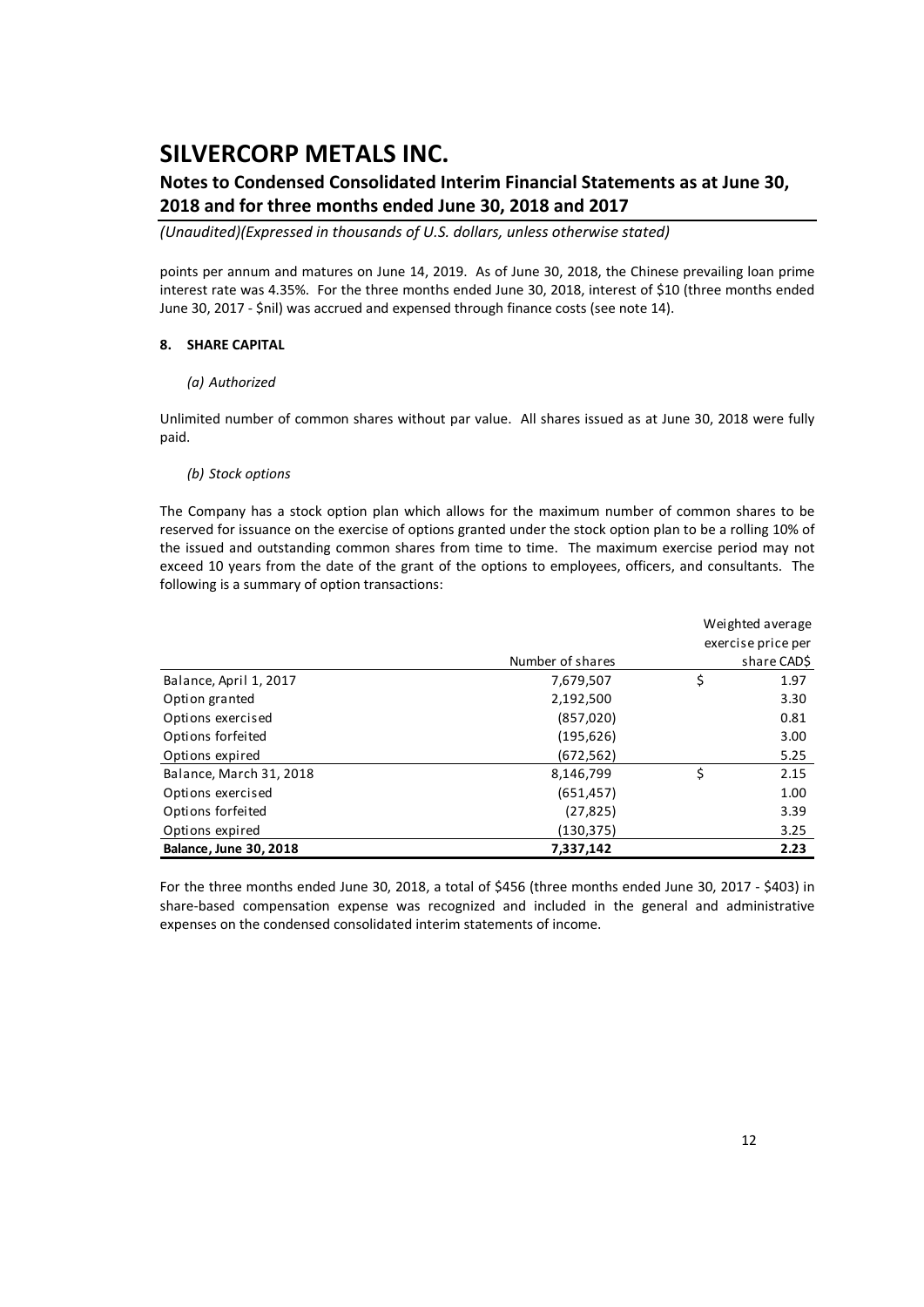## **Notes to Condensed Consolidated Interim Financial Statements as at June 30, 2018 and for three months ended June 30, 2018 and 2017**

*(Unaudited)(Expressed in thousands of U.S. dollars, unless otherwise stated)*

|                |                                       |                  |    |                |                | Weighted  |
|----------------|---------------------------------------|------------------|----|----------------|----------------|-----------|
|                |                                       | Weighted average |    | Weighted       | Number of      | average   |
|                | Number of options                     | remaining        |    | average        | options        | exercise  |
|                | Exercise price in outstanding at June | contractual life |    | exercise price | exercisable at | price in  |
| CAD\$          | 30, 2018                              | (Years)          |    | in CAD\$       | June 30, 2018  | CAD\$     |
| \$<br>0.66     | 1,853,880                             | 0.50             | \$ | 0.66           | 1,853,880      | 0.66      |
| \$<br>1.43     | 1,360,938                             | 1.92             | \$ | 1.43           | 1,360,938      | 1.43      |
| 1.75           | 340,375                               | 0.91             | Ś  | 1.75           | 340,375        | 1.75      |
| 1.76           | 231,575                               | 1.29             | Ś  | 1.76           | 200,670        | 1.76      |
| \$<br>2.98     | 119,437                               | 0.56             | Ŝ. | 2.98           | 119,437        | 2.98      |
| \$<br>3.23     | 1,062,500                             | 2.70             | Ś  | 3.23           |                |           |
| 3.36           | 1,050,000                             | 2.26             | \$ | 3.36           | 255,000        | 3.36      |
| 3.41           | 255,437                               | 0.20             | \$ | 3.41           | 255,437        | 3.41      |
| 3.63           | 890,000                               | 1.55             | \$ | 3.63           | 445,000        | 3.63      |
| \$<br>4.34     | 143,000                               | 1.22             | Ś  | 4.34           | 107,250        | 4.34      |
| 5.58           | 30,000                                | 1.65             | Ś  | 5.58           | 15,000         | 5.58      |
| $$0.66 - 5.58$ | 7,337,142                             | 1.52             | \$ | 2.23           | 4,952,987      | Ś<br>1.69 |

The following table summarizes information about stock options outstanding at June 30, 2018:

Subsequent to June 30, 2018, a total of 198,599 options with exercise prices ranging from CAD\$0.66 to CAD\$3.63 were exercised and 86,250 options with exercise prices ranging from CAD\$1.76 to CAD\$3.63 were cancelled.

#### *(c) Cash dividends declared*

During the three months ended June 30, 2018, dividends of \$2,095 (three months ended June 30, 2017 ‐ \$1,679) were declared and paid.

#### **9. ACCUMULATED OTHER COMPREHENSIVE INCOME**

|                                                                 | June 30, 2018  | March 31, 2018 |
|-----------------------------------------------------------------|----------------|----------------|
| Change in fair value on equity investments designated as FVTOCI | $(37, 416)$ \$ | (37,508)       |
| Share of other comprehensive loss in associate                  | 540            | 281            |
| Currency translation adjustment                                 | (2.624)        | 11,352         |
| Balance, end of the period                                      | $(39,500)$ \$  | (25, 875)      |

The unrealized loss on equity investments designated as FVTOCI, share of other comprehensive loss in associate and currency translation adjustment are net of tax of \$nil for all periods presented.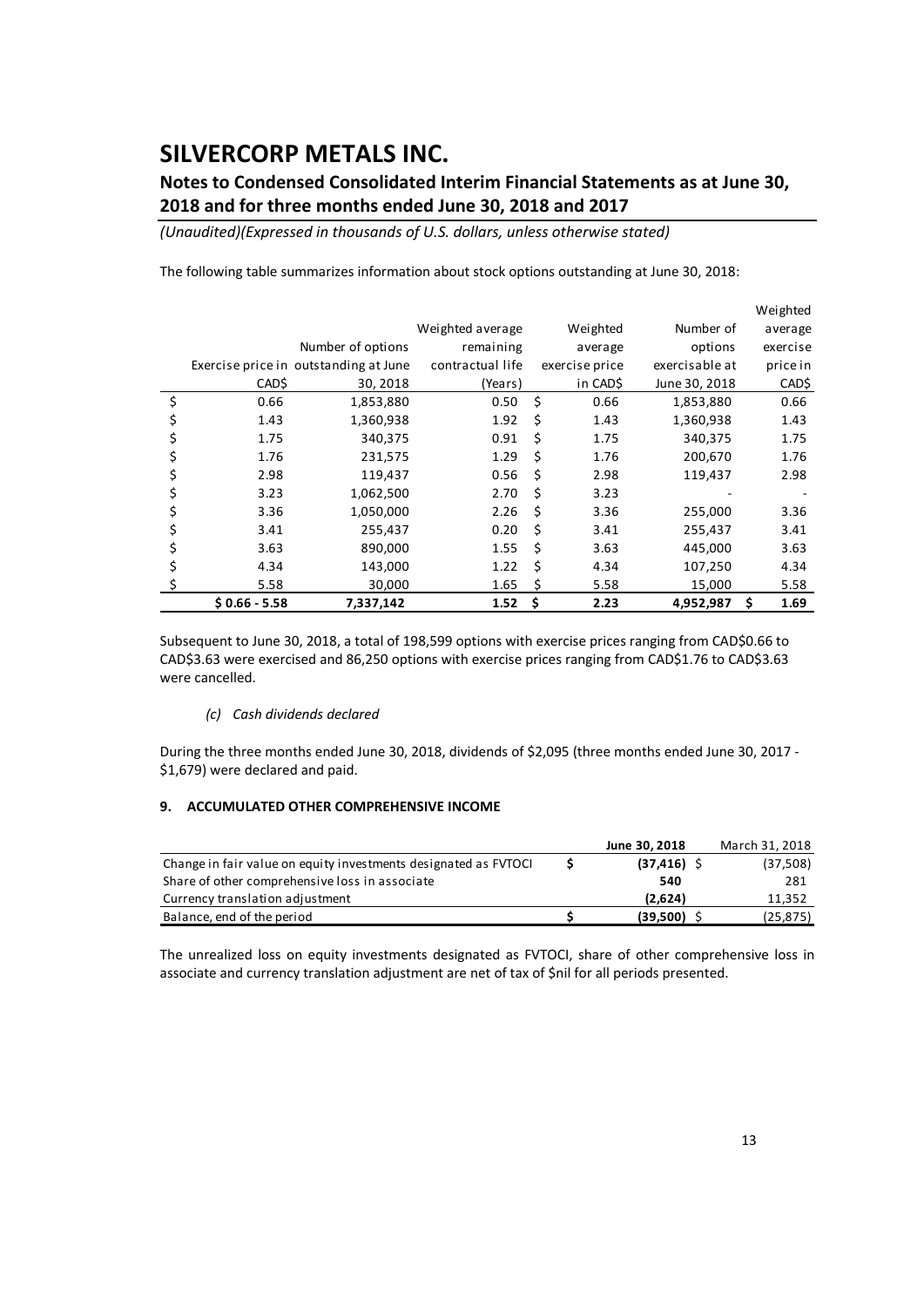### **Notes to Condensed Consolidated Interim Financial Statements as at June 30, 2018 and for three months ended June 30, 2018 and 2017**

*(Unaudited)(Expressed in thousands of U.S. dollars, unless otherwise stated)*

#### **10. NON‐CONTROLLING INTERESTS**

The continuity of non-controlling interests is summarized as follows:

|                                            |    | Henan    |    | Henan   | Guangdong |            |  |               |         |   |          |
|--------------------------------------------|----|----------|----|---------|-----------|------------|--|---------------|---------|---|----------|
|                                            |    | Found    |    | Huawei  |           | Yunxiang   |  | Found         | SX Gold |   | Total    |
| Balance, April 1, 2017                     | Ś. | 53,812   | -S | 4,084   | -S        | $3,664$ \$ |  | (2,848)<br>S  | (3,898) | S | 54,814   |
| Share of net income (loss)                 |    | 10,230   |    | 1,313   |           | (374)      |  | 341           | 392     |   | 11,902   |
| Share of other comprehensive income (loss) |    | 4.476    |    | 512     |           | 242        |  | (38)          | (48)    |   | 5,144    |
| Distributions                              |    | (2,917)  |    | ۰       |           | ۰          |  |               |         |   | (2, 917) |
| Balance, March 31, 2018                    |    | \$65,601 | S  | 5,909   | -S        | $3,532$ \$ |  | (2, 545)<br>S | (3,554) | S | 68,943   |
| Share of net income (loss)                 |    | 2.902    |    | 355     |           | (96)       |  | 121           | (26)    |   | 3,256    |
| Share of other comprehensive (loss) income |    | (2,963)  |    | (226)   |           | (144)      |  | 175           | 20      |   | (3, 138) |
| <b>Distributions</b>                       |    | (2, 313) |    | (1,016) |           | ۰          |  |               | ٠       |   | (3, 329) |
| Disposition upon wound-up of a subsidiary  |    |          |    | ۰       |           | ۰          |  | (1.002)       | ۰       |   | (1,002)  |
| Balance, June 30, 2018                     | S. | 63,227   |    | 5.022S  |           | $3,292$ \$ |  | $(3,251)$ \$  | (3,560) | s | 64,730   |

As at June 30, 2018, non‐controlling interests in Henan Found, Henan Huawei, Yunxiang, Guangdong Found and SX Gold were 22.5%, 20%, 30%, 5% and 22.5%, respectively.

Henan Non-ferrous Geology Minerals Ltd. ("Henan Non-ferrous") is the 17.5% equity interest holder of Henan Found. During the three months ended June 30, 2018, Henan Found declared and paid dividends of \$1,804 to Henan Non‐ferrous (three months ended June 30, 2017 – \$3,804).

Henan Xinxiangrong Mining Ltd. ("Henan Xinxiangrong") is the 5% equity interest holder of Henan Found. During the three months ended June 30, 2018, Henan Found declared and paid dividends of \$509 to Henan Xinxiangrong (three months ended June 30, 2017 – \$1,087).

Henan Xinhui Mining Co., Ltd. ("Henan Xinhui") is a 20% equity interest holder of Henan Huawei. During the three months ended June 30, 2018, Henan Huawei declared and paid dividends of \$1,016 to Henan Xinhui (three months ended June 30, 2017 – \$nil).

#### **11. RELATED PARTY TRANSACTIONS**

Related party transactions are made on terms agreed upon by the related parties. The balances with related parties are unsecured, non-interest bearing, and due on demand. Related party transactions not disclosed elsewhere in the condensed consolidated interim financial statements are as follows:

#### *(a) Transactions with NUAG*

| Due from a related party | June 30, 2018 | March 31 | 2018 |
|--------------------------|---------------|----------|------|
| NUAG (a)                 |               |          |      |

According to a services and administrative costs reallocation agreement between the Company and NUAG, the Company recovers costs for services rendered to NUAG and expenses incurred on behalf of NUAG. During the three months ended June 30, 2018, the Company recovered \$82 (three months ended June 30, 2017 - \$110) from NUAG for services rendered and expenses incurred on behalf of NUAG. The costs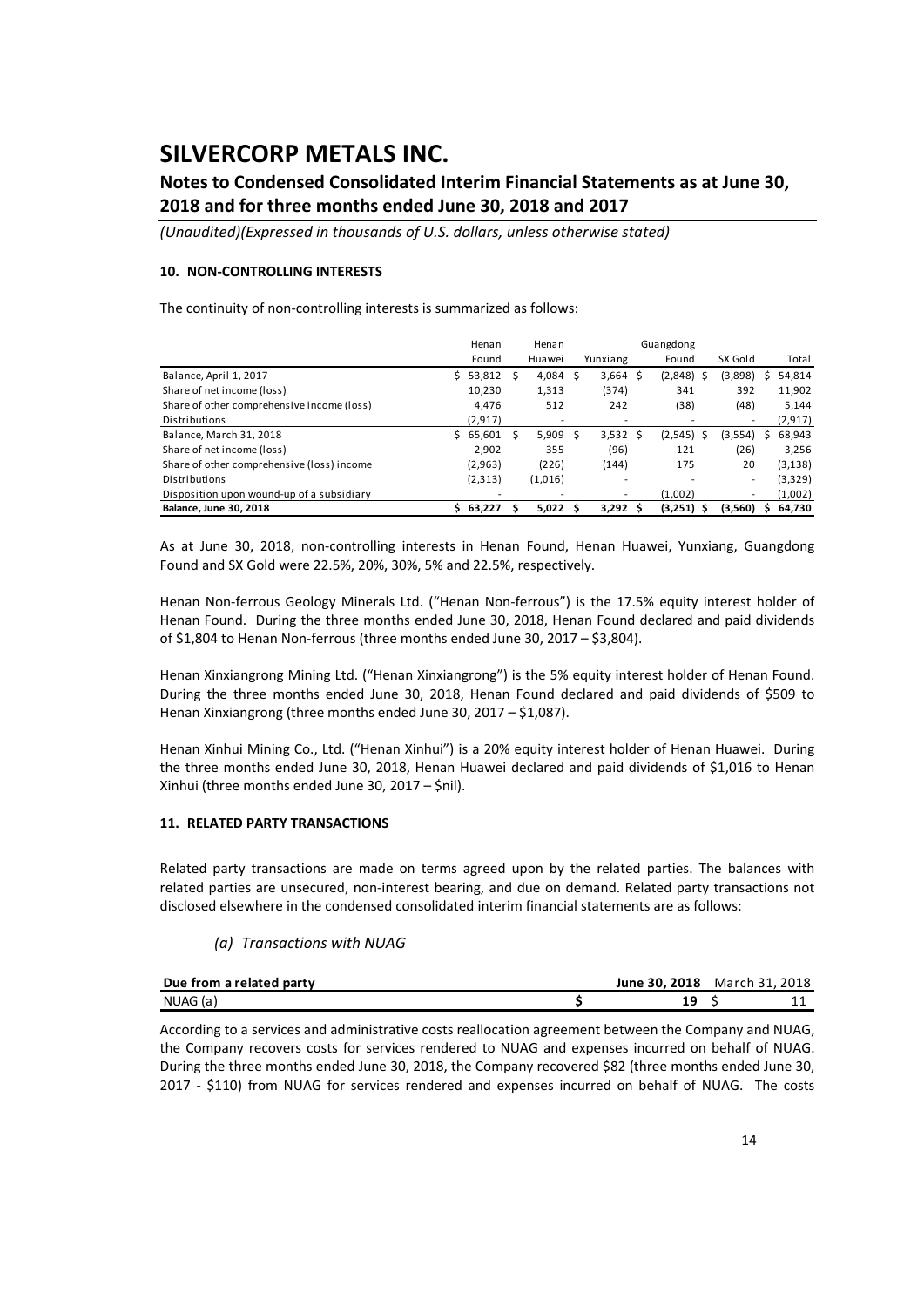### **Notes to Condensed Consolidated Interim Financial Statements as at June 30, 2018 and for three months ended June 30, 2018 and 2017**

*(Unaudited)(Expressed in thousands of U.S. dollars, unless otherwise stated)*

recovered from NUAG were recorded as a direct reduction of general and administrative expenses on the condensed consolidated interim statements of income.

#### *(b) Transactions with key management personnel*

The Company has identified its directors and senior officers as its key management personnel as they have authority and responsibility for planning, directing and controlling the activities of the entity, directly or indirectly. The compensation costs for key management personnel, including the grant date fair value for options granted to key management personnel and fees paid or payable to company controlled by key management personnel, were as follows:

|                      | Three Month ended June 30, |      |  |  |  |
|----------------------|----------------------------|------|--|--|--|
|                      | 2018                       | 2017 |  |  |  |
| Salaries and bonuses | 419                        | 404  |  |  |  |

#### **12. GENERAL AND ADMINISTRATIVE**

General and administrative expenses consist of:

|                                    |       | Three months ended June 30, |
|------------------------------------|-------|-----------------------------|
| <b>General and administrative</b>  | 2018  | 2017                        |
| Office and administrative expenses | 1,458 | 1,208                       |
| Amortization and depreciation      | 305   | 280                         |
| Salaries and benefits              | 2.142 | 2,192                       |
| Share-based compensation           | 456   | 403                         |
| Professional fees                  | 111   | 487                         |
|                                    | 4.472 | 4.570                       |

#### **13. GOVERNMENT FEES AND OTHER TAXES**

Government fees and other taxes consist of:

|                 |      | Three months ended June 30, |      |  |  |  |
|-----------------|------|-----------------------------|------|--|--|--|
|                 | 2018 |                             | 2017 |  |  |  |
| Government fees | 105  |                             | 255  |  |  |  |
| Other taxes     | 697  |                             | 586  |  |  |  |
|                 | 802  |                             | 841  |  |  |  |

Government fees include environmental protection fees paid to the state and local Chinese government. Other taxes were composed of surtax on value‐added tax, land usage levy, stamp duty and other miscellaneous levies, duties and taxes imposed by the state and local Chinese government.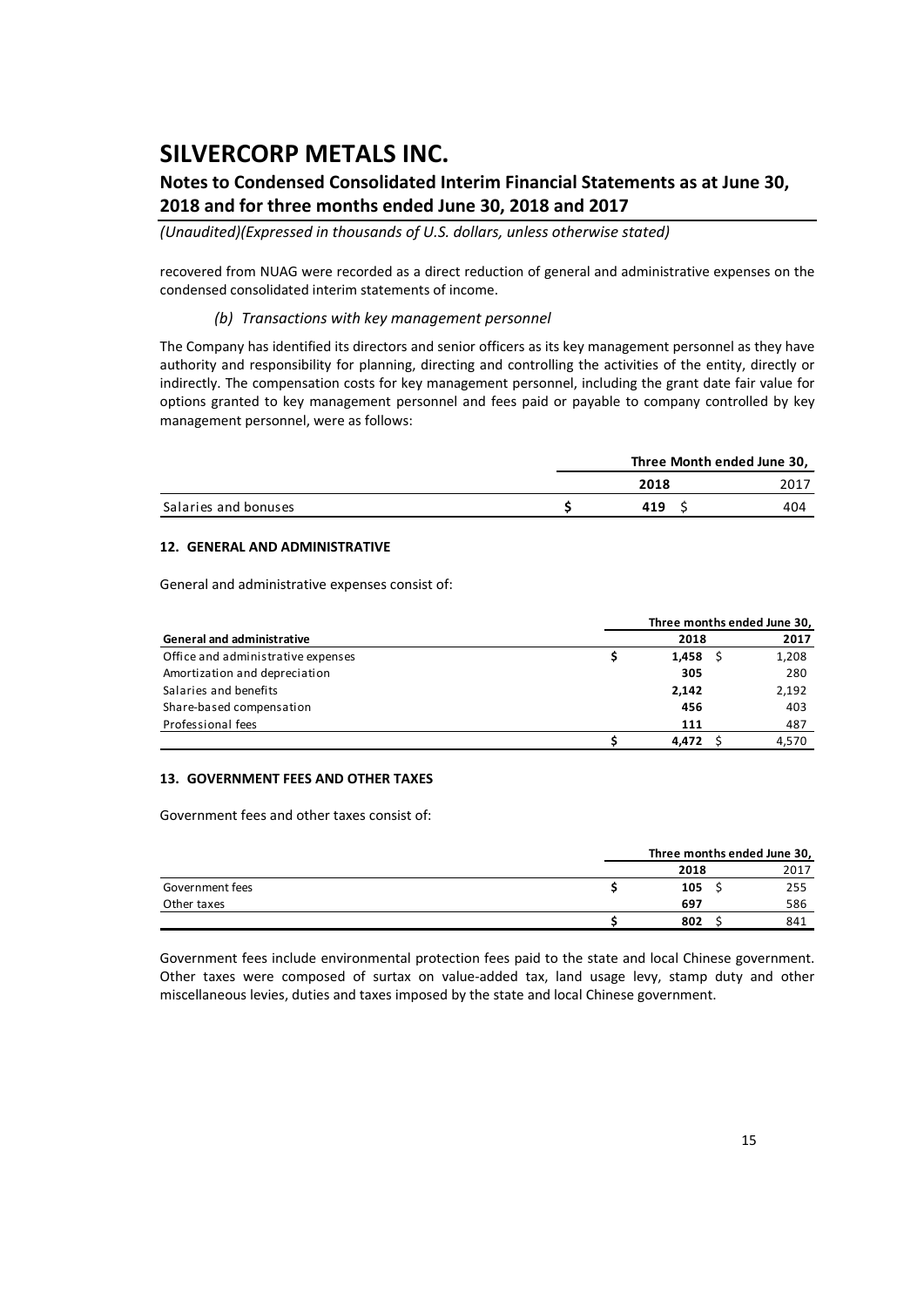### **Notes to Condensed Consolidated Interim Financial Statements as at June 30, 2018 and for three months ended June 30, 2018 and 2017**

*(Unaudited)(Expressed in thousands of U.S. dollars, unless otherwise stated)*

#### **14. FINANCE ITEMS**

Finance items consist of:

|                                                                 |      | Three months ended June 30, |
|-----------------------------------------------------------------|------|-----------------------------|
| <b>Finance income</b>                                           | 2018 | 2017                        |
| Interest income                                                 | 796  | 574                         |
|                                                                 |      |                             |
|                                                                 |      | Three months ended June 30, |
| <b>Finance costs</b>                                            | 2018 | 2017                        |
| Interest on bank loan                                           | 10   |                             |
| Unwinding of discount of environmental rehabilitation provision | 124  | 105                         |
|                                                                 | 134  | 105                         |

#### **15. INCOME TAX**

The significant components of income tax expense are as follows:

|                    |       | Three months ended June 30, |
|--------------------|-------|-----------------------------|
| Income tax expense | 2018  | 2017                        |
| Current            | 5.949 | 3,227                       |
| Deferred           | 549   | 794                         |
|                    | 6.498 | 4.021                       |

#### **16. FINANCIAL INSTRUMENTS**

The Company manages its exposure to financial risks, including liquidity risk, foreign exchange risk, interest rate risk, credit risk and equity price risk in accordance with its risk management framework. The Company's Board of Directors has overall responsibility for the establishment and oversight of the Company's risk management framework and reviews the Company's policies on an ongoing basis.

#### *(a) Fair value*

The Company classifies its fair value measurements within a fair value hierarchy, which reflects the significance of the inputs used in making the measurements as defined in IFRS 13, Fair Value Measurement ("IFRS 13").

Level 1 – Unadjusted quoted prices at the measurement date for identical assets or liabilities in active markets.

Level 2 – Observable inputs other than quoted prices included in Level 1, such as quoted prices for similar assets and liabilities in active markets; quoted prices for identical or similar assets and liabilities in markets that are not active; or other inputs that are observable or can be corroborated by observable market data.

Level 3 – Unobservable inputs which are supported by little or no market activity.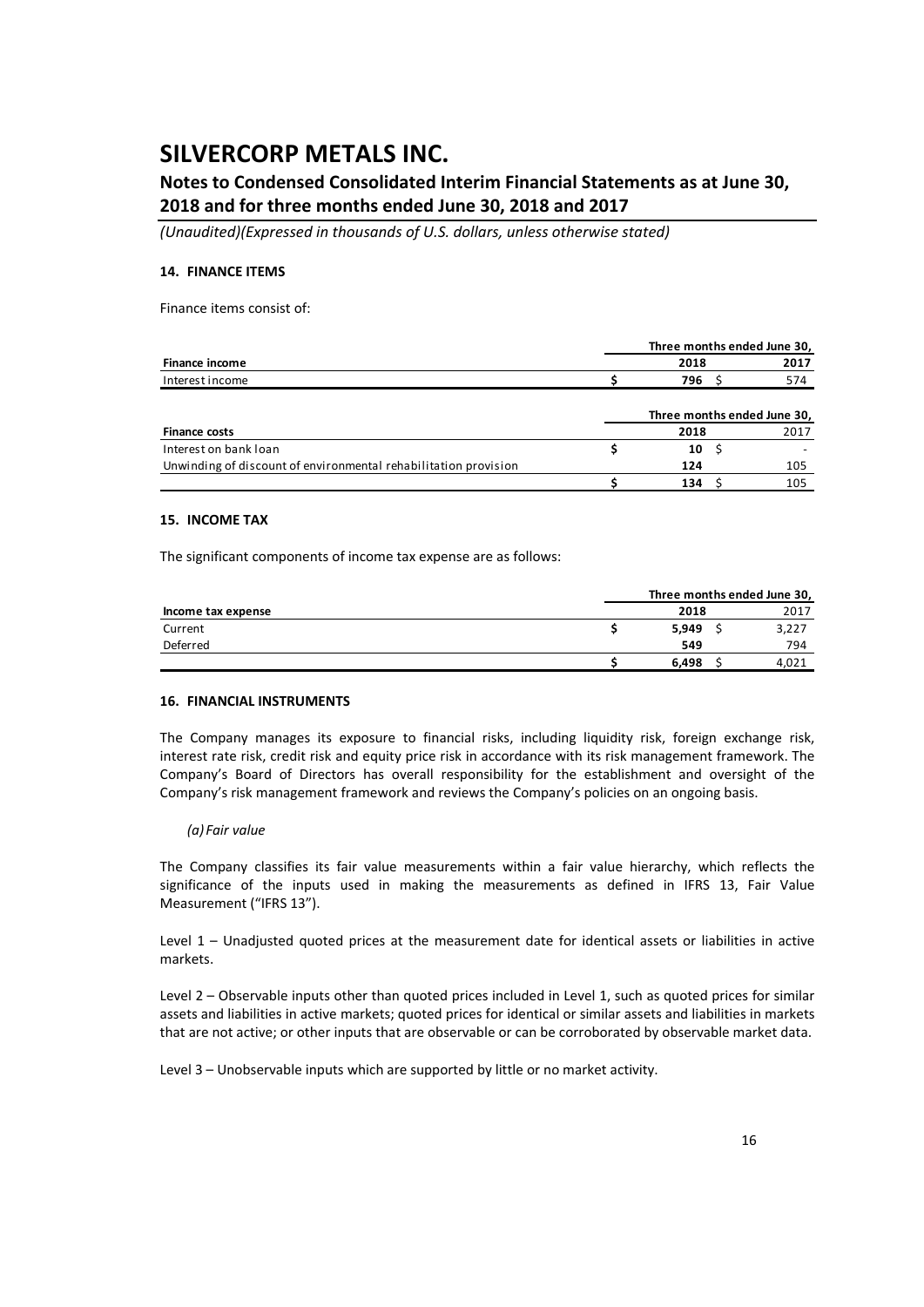### **Notes to Condensed Consolidated Interim Financial Statements as at June 30, 2018 and for three months ended June 30, 2018 and 2017**

*(Unaudited)(Expressed in thousands of U.S. dollars, unless otherwise stated)*

The following tables set forth the Company's financial assets and liabilities that are measured at fair value level on a recurring basis within the fair value hierarchy at June 30, 2018 and March 31, 2018 that are not otherwise disclosed. As required by IFRS 13, assets and liabilities are classified in their entirety based on the lowest level of input that is significant to the fair value measurement.

|                                          |   |                                 | Fair value as at June 30, 2018 |         |      |                 |    |              |  |
|------------------------------------------|---|---------------------------------|--------------------------------|---------|------|-----------------|----|--------------|--|
| <b>Recurring measurements</b>            |   | Level 1                         |                                | Level 2 |      | Level 3         |    | <b>Total</b> |  |
| <b>Financial assets</b>                  |   |                                 |                                |         |      |                 |    |              |  |
| Cash and cash equivalents                | S | 72,869 \$                       |                                |         | - \$ | $\sim$ 10 $\pm$ | S  | 72,869       |  |
| Investments in publicly traded companies |   | 6,108                           |                                |         |      |                 |    | 6,108        |  |
|                                          |   | Fair value as at March 31, 2018 |                                |         |      |                 |    |              |  |
| <b>Recurring measurements</b>            |   | Level 1                         |                                | Level 2 |      | Level 3         |    | Total        |  |
| <b>Financial assets</b>                  |   |                                 |                                |         |      |                 |    |              |  |
| Cash and cash equivalents                |   | 49.199                          | - S                            |         | $-5$ | $\sim 10^{-1}$  | Ŝ. | 49.199       |  |
| Investments in publicly traded companies |   | 6,132                           |                                |         |      |                 |    | 6,132        |  |

Fair value of the other financial instruments excluded from the table above approximates their carrying amount as of June 30, 2018 and March 31, 2018, respectively, due to the short-term nature of these instruments.

There were no transfers into or out of level 3 during the three months ended June 30, 2018 and 2017.

#### *(a) Liquidity risk*

Liquidity risk is the risk that the Company will not be able to meet its short‐term business requirements. The Company has in place a planning and budgeting process to help determine the funds required to support the Company's normal operating requirements on an ongoing basis and its expansion plans.

In the normal course of business, the Company enters into contracts that give rise to commitments for future minimum payments. The following summarizes the remaining contractual maturities of the Company's financial liabilities.

|                                          |               | June 30, 2018 |                          |        | March 31, 2018 |
|------------------------------------------|---------------|---------------|--------------------------|--------|----------------|
|                                          | Within a vear | 2-3 vears     | 4-5 vears                | Total  | Total          |
| Bank loan                                | 4.541         |               | $\overline{\phantom{a}}$ | 4.541  | . .            |
| Accounts payable and accrued liabilities | 30.044        | -             | $\overline{\phantom{0}}$ | 30.044 | 25.198         |

#### *(b) Foreign exchange risk*

The Company reports its financial statements in US dollars. The functional currency of the head office, Canadian subsidiaries and all intermediate holding companies is CAD and the functional currency of all Chinese subsidiaries is RMB. The Company is exposed to foreign exchange risk when the Company undertakes transactions and holds assets and liabilities in currencies other than its functional currencies. The Company currently does not engage in foreign exchange currency hedging. The Company's exposure to currency risk affect net income is summarized as follow: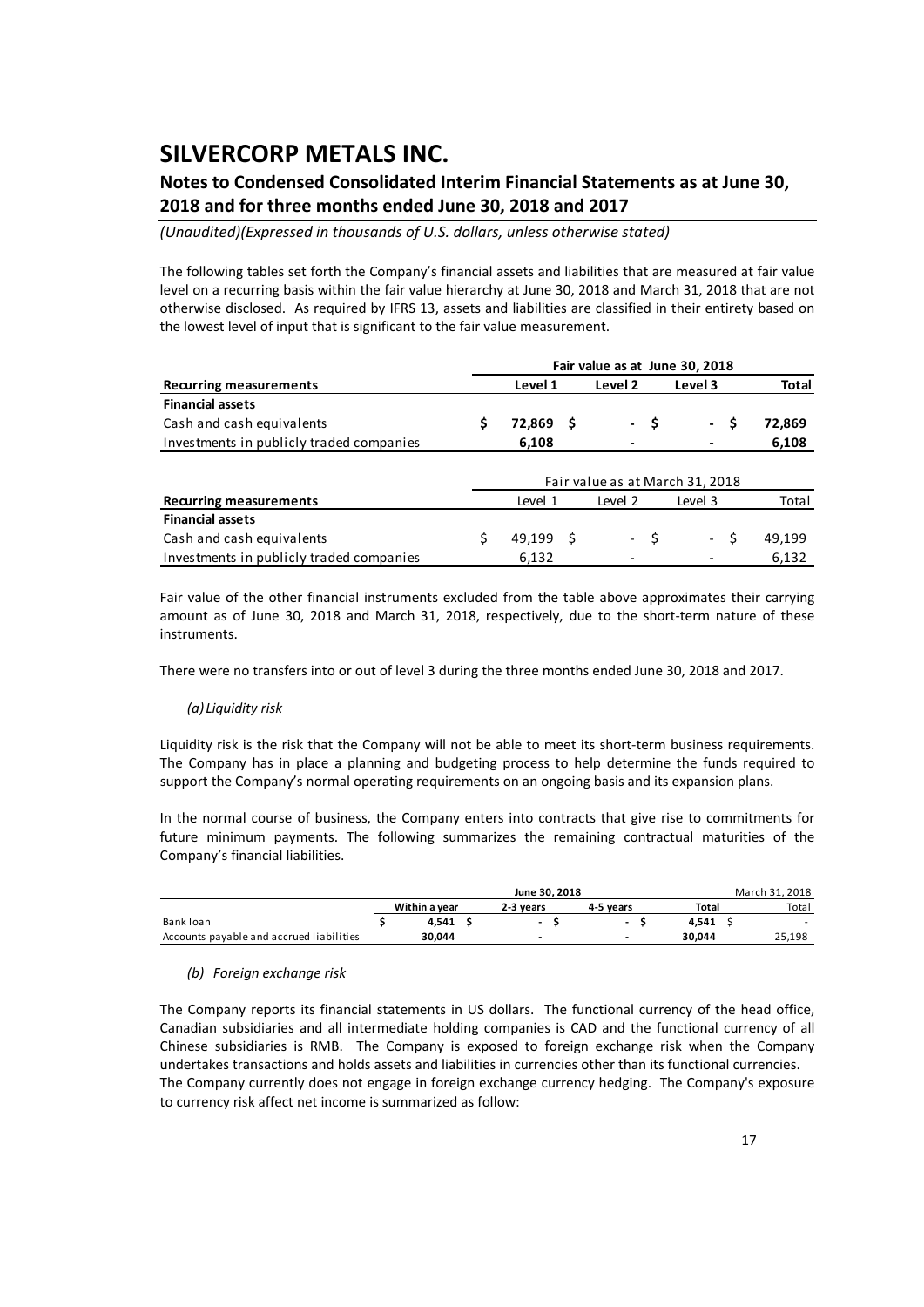### **Notes to Condensed Consolidated Interim Financial Statements as at June 30, 2018 and for three months ended June 30, 2018 and 2017**

*(Unaudited)(Expressed in thousands of U.S. dollars, unless otherwise stated)*

|                                              | June 30, 2018 | March 31, 2018 |
|----------------------------------------------|---------------|----------------|
| Financial assets denominated in U.S. Dollars | 36.263        | 27.256         |

As at June 30, 2018, with other variables unchanged, a 10% strengthening (weakening) of the CAD against the USD would have decreased (increased) net income by approximately \$3.6 million.

#### *(c) Interest rate risk*

The Company is exposed to interest rate risk on its cash equivalents, short term investments, and bank loan payable. As at June 30, 2018, all of its interest-bearing cash equivalents and short term investments earn interest at market rates that are fixed to maturity or at variable interest rate with terms of less than one year. The Company monitors its exposure to changes in interest rates on cash equivalents and short term investments. Due to the short term nature of the financial instruments, fluctuations in interest rates would not have a significant impact on the Company's after-tax net income.

The outstanding bank loan is subject to Chinese prevailing loan prime interest rate plus four basis points. If the prime interest rate was increased (decreased) by 1%, interest expenses would be increased (decreased) by approximately \$0.5 million per annum. However, the Company does not believe there is significant interest rate risk as the Chinese central bank has maintained stable interest rates to ensure economic stability, with less than 1% fluctuation in base interest rate in the last three years.

*(d) Credit risk*

Credit risk is the risk that one party to a financial instrument will fail to discharge an obligation and cause the other party to incur a financial loss. The Company is exposed to credit risk primarily associated to accounts receivable, due from related parties, cash and cash equivalents and short-term investments. The carrying amount of assets included on the balance sheet represents the maximum credit exposure.

The Company undertakes credit evaluations on counterparties as necessary, requests deposits from customers prior to delivery, and has monitoring processes intended to mitigate credit risks. The Company has no trade receivables from customers as at June 30, 2018. There were no amounts in other receivables which were past due at June 30, 2018 (at March 31, 2018 - \$nil) for which no provision is recognized.

*(e) Equity price risk*

The Company holds certain marketable securities that will fluctuate in value as a result of trading on Canadian financial markets. As the Company's marketable securities holding are mainly in mining companies, the value will also fluctuate based on commodity prices. Based upon the Company's portfolio at June 30, 2018, a 10% increase (decrease) in the market price of the securities held, ignoring any foreign currency effects would have resulted in an increase (decrease) to comprehensive income of approximately \$610.

#### **17. SEGMENTED INFORMATION**

The Company's reportable operating segments are components of the Company where separate financial information is available that is evaluated regularly by the Company's Chief Executive Officer who is the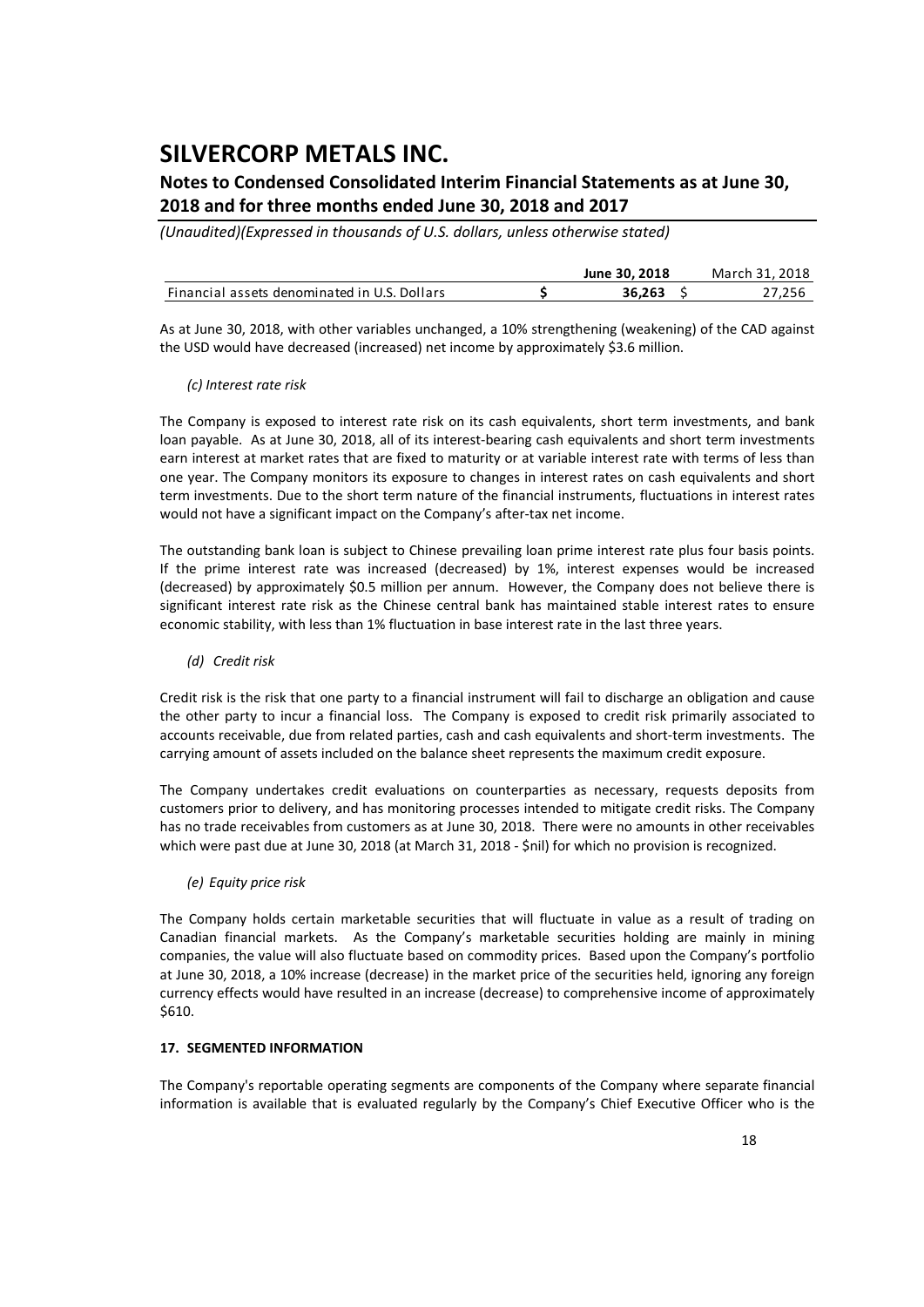### **Notes to Condensed Consolidated Interim Financial Statements as at June 30, 2018 and for three months ended June 30, 2018 and 2017**

*(Unaudited)(Expressed in thousands of U.S. dollars, unless otherwise stated)*

Chief Operating Decision Maker ("CODM"). The operational segments are determined based on the Company's management and internal reporting structure. Operating segments are summarized as follows:

| <b>Operational Segments</b> | Subsidiaries Included in the Segment               | Properties Included in the Segment |
|-----------------------------|----------------------------------------------------|------------------------------------|
| <b>Mining</b>               |                                                    |                                    |
| Henan Luoning               | Henan Found and Henan Huawei                       | Ying Mining District               |
| Hunan                       | Yunxiang                                           | <b>BYP</b>                         |
| Guangdong                   | <b>Guangdong Found</b>                             | GC                                 |
| Other                       | SX Gold and 0875786 B.C. Ltd.                      | <b>XHP</b>                         |
| Administrative              |                                                    |                                    |
| Vancouver                   | Silvercorp Metals Inc. and BVI's holding companies | <b>RZY</b>                         |
| Beijing                     | Silvercorp Metals (China) Inc.                     |                                    |

(a) Segmented information for assets and liabilities are as follows:

|                                               |    |         |     |                          |               | June 30, 2018            |     |       |    |                          |    |           |    |         |
|-----------------------------------------------|----|---------|-----|--------------------------|---------------|--------------------------|-----|-------|----|--------------------------|----|-----------|----|---------|
|                                               |    |         |     |                          | <b>Mining</b> |                          |     |       |    | Administrative           |    |           |    |         |
|                                               |    | Henan   |     |                          |               |                          |     |       |    |                          |    |           |    | Total   |
| <b>Statement of financial position items:</b> |    | Luoning |     | Hunan                    |               | Guangdong                |     | Other |    | <b>Beijing</b>           |    | Vancouver |    |         |
|                                               |    |         |     |                          |               |                          |     |       |    |                          |    |           |    |         |
| <b>Current assets</b>                         | Ś. | 80,669  | s   | 1,562                    | - Ś           | 10,574                   | Ŝ   | 665   | \$ | 3,672                    | s  | 36,762    | Ś  | 133,904 |
| Plant and equipment                           |    | 46,192  |     | 4,613                    |               | 15,922                   |     | 225   |    | 1,028                    |    | 125       |    | 68,105  |
| Mineral rights and properties                 |    | 187,323 |     | 7,126                    |               | 28,118                   |     | 295   |    |                          |    |           |    | 222,862 |
| Investment in an associate                    |    | ۰       |     |                          |               | $\overline{\phantom{0}}$ |     |       |    | ٠                        |    | 37,191    |    | 37,191  |
| Other investments                             |    |         |     | $\overline{\phantom{0}}$ |               |                          |     | 4,935 |    |                          |    | 1,173     |    | 6,108   |
| <b>Reclamation deposits</b>                   |    | 5,271   |     | ۰                        |               | 152                      |     |       |    |                          |    | 8         |    | 5,431   |
| Long-term prepaids and deposits               |    | 334     |     | 103                      |               | 415                      |     | 163   |    | $\overline{\phantom{0}}$ |    |           |    | 1,015   |
| <b>Total assets</b>                           | Ś. | 319,789 | s   | 13,404                   |               | 55,181                   | \$. | 6,283 | Ś  | 4,700                    | Ś. | 75,259    | s  | 474,616 |
|                                               |    |         |     |                          |               |                          |     |       |    |                          |    |           |    |         |
| <b>Current liabilities</b>                    | Ś. | 28.498  | \$. | $1,566$ \$               |               | 5,179                    | \$. | 2,503 | \$ | 179                      | \$ | 1,828     | \$ | 39,753  |
| Deferred income tax liabilities               |    | 31,212  |     | 963                      |               |                          |     |       |    |                          |    |           |    | 32,175  |
| <b>Environmental rehabilitation</b>           |    | 10,483  |     | 949                      |               | 850                      |     | 281   |    |                          |    |           |    | 12,563  |
| <b>Total liabilities</b>                      |    | 70,193  | s   | 3,478                    | s             | 6,029                    | s   | 2,784 | Ś. | 179                      | Ś  | 1,828     | S  | 84,491  |

|                                        |     |         |    |        |        | March 31, 2018 |    |       |    |                          |    |           |    |         |
|----------------------------------------|-----|---------|----|--------|--------|----------------|----|-------|----|--------------------------|----|-----------|----|---------|
|                                        |     |         |    |        | Mining |                |    |       |    | Administrative           |    |           |    |         |
|                                        |     | Henan   |    |        |        |                |    |       |    |                          |    |           |    | Total   |
| Statement of financial position items: |     | Luoning |    | Hunan  |        | Guangdong      |    | Other |    | Beijing                  |    | Vancouver |    |         |
|                                        |     |         |    |        |        |                |    |       |    |                          |    |           |    |         |
| Current assets                         | Ś   | 82,567  | Ŝ. | 1,833  | Ŝ.     | 7,911          | Ŝ. | 699   | Ś. | 1,574                    | Ś. | 28,220    | Ś  | 122,804 |
| Plant and equipment                    |     | 47,933  |    | 4,911  |        | 16,988         |    | 137   |    | 1,104                    |    | 138       |    | 71,211  |
| Mineral rights and properties          |     | 194,635 |    | 7,470  |        | 29,749         |    | 226   |    | ٠                        |    |           |    | 232,080 |
| Investment in an associate             |     | ٠       |    | ٠      |        | ٠              |    |       |    | $\overline{\phantom{a}}$ |    | 38,001    |    | 38,001  |
| Other investments                      |     |         |    | ٠      |        | ٠              |    | 4,863 |    | $\overline{\phantom{0}}$ |    | 1,269     |    | 6,132   |
| Reclamation deposits                   |     | 5,544   |    |        |        | 160            |    |       |    | ٠                        |    | 8         |    | 5,712   |
| Long-term prepaids and deposits        |     | 311     |    | 108    |        | 325            |    | 210   |    |                          |    |           |    | 954     |
| Total assets                           | Ś.  | 330,990 | Ś  | 14,322 | S      | 55,133         | Ś  | 6,135 | S  | 2,678                    | Ś  | 67,636    | S  | 476,894 |
|                                        |     |         |    |        |        |                |    |       |    |                          |    |           |    |         |
| Current liabilities                    | \$. | 22.419  | Ś  | 1,652  | Ŝ.     | 3,485          | Ś  | 2.745 | \$ | 474                      | Ś  | 1,532     | \$ | 32,307  |
| Deferred income tax liabilities        |     | 32,382  |    | 928    |        |                |    |       |    |                          |    |           |    | 33,310  |
| Environmental rehabilitation           |     | 10,929  |    | 989    |        | 887            |    | 293   |    |                          |    |           |    | 13,098  |
| Total liabilities                      |     | 65,730  | S  | 3,569  |        | 4,372          | S  | 3,038 | \$ | 474                      | Ŝ  | 1,532     |    | 78,715  |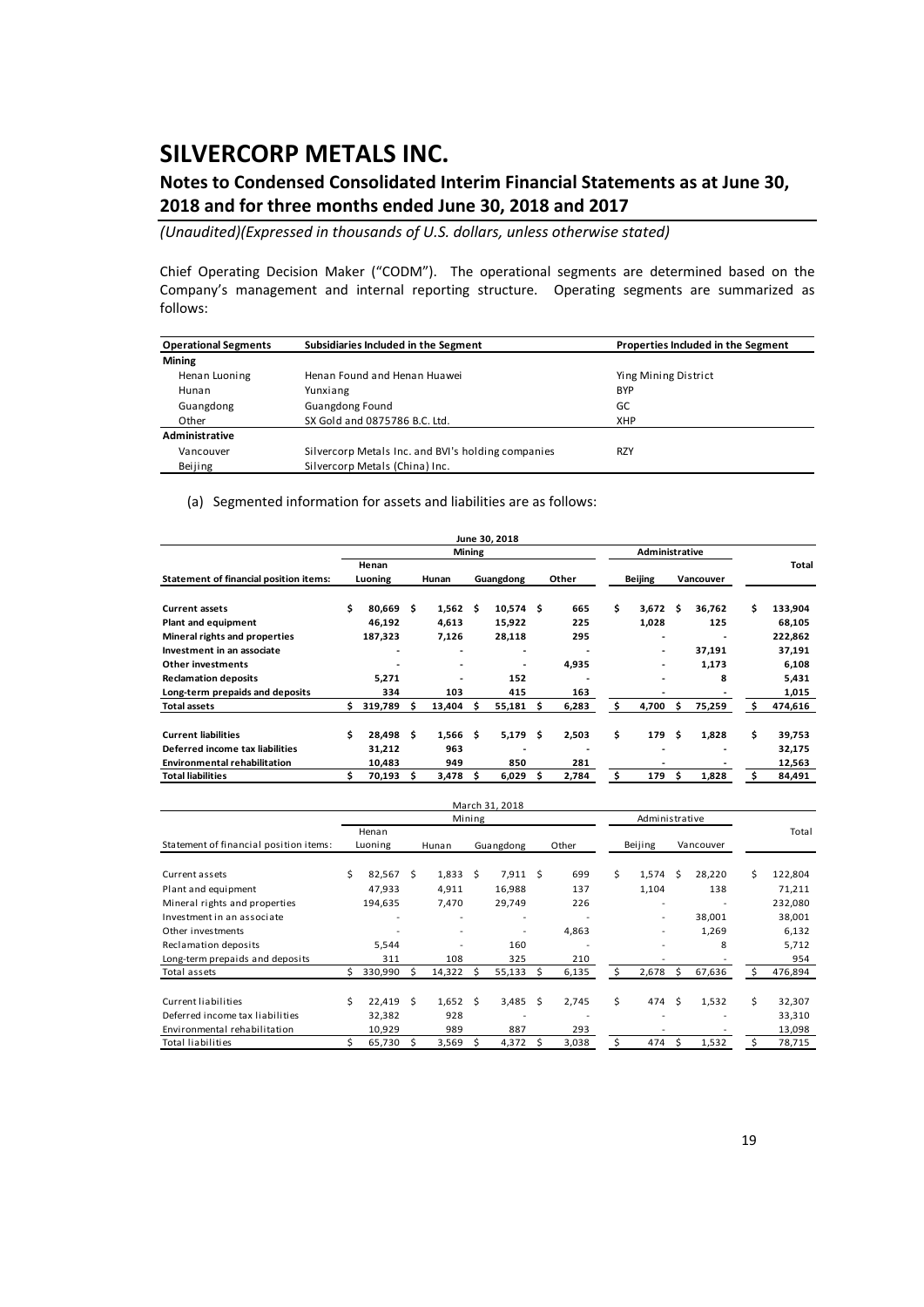## **Notes to Condensed Consolidated Interim Financial Statements as at June 30, 2018 and for three months ended June 30, 2018 and 2017**

*(Unaudited)(Expressed in thousands of U.S. dollars, unless otherwise stated)*

(b) Segmented information for operating results are as follows:

|                               |                   |     |                          |               | Three months ended June 30, 2018 |    |       |                                |           |              |
|-------------------------------|-------------------|-----|--------------------------|---------------|----------------------------------|----|-------|--------------------------------|-----------|--------------|
|                               |                   |     |                          | <b>Mining</b> |                                  |    |       | Administrative                 |           |              |
| <b>Statement of income:</b>   | Henan<br>Luoning  |     | $H$ unan $(1)$           |               | Guangdong                        |    | Other | <b>Beijing</b>                 | Vancouver | Total        |
| <b>Sales</b>                  | \$<br>$36,967$ \$ |     | $\sim$                   | \$            | 8,158                            | \$ |       | \$<br>$\overline{\phantom{a}}$ | \$<br>٠   | \$<br>45,125 |
| Cost of sales                 | (15, 336)         |     | $\overline{\phantom{a}}$ |               | (4,938)                          |    |       |                                |           | (20, 274)    |
| Gross profit                  | 21,631            |     | ٠                        |               | 3,220                            |    |       |                                | -         | 24,851       |
| Operating (expenses) income   | (1,976)           |     | (205)                    |               | (693)                            |    | (112) | (381)                          | (1, 471)  | (4,838)      |
| Finance items, net            | 166               |     | (29)                     |               | 20                               |    | (3)   | 54                             | 454       | 662          |
| Income tax expenses           | (4, 942)          |     | (85)                     |               | $\overline{\phantom{a}}$         |    |       | (1)                            | (1,470)   | (6, 498)     |
| Net income (loss)             | \$<br>14,879 \$   |     | $(319)$ \$               |               | 2,547                            | \$ | (115) | \$<br>$(328)$ \$               | (2,487)   | \$<br>14,177 |
| Attributable to:              |                   |     |                          |               |                                  |    |       |                                |           |              |
| Equity holders of the Company | 11,622            |     | (223)                    |               | 2,426                            |    | (89)  | (328)                          | (2,487)   | 10,921       |
| Non-controlling interests     | 3,257             |     | (96)                     |               | 121                              |    | (26)  | $\overline{\phantom{a}}$       |           | 3,256        |
| Net income (loss)             | 14,879            | \$. | $(319)$ \$               |               | 2,547                            | Ŝ  | (115) | \$<br>$(328)$ \$               | (2,487)   | 14,177       |

(1) Hunan's BYP project was placed on care and maintenance in August 2014;

|                               |                  |             |       |                          |    | Three months ended June 30, 2017 |    |       |    |                |           |                          |    |          |
|-------------------------------|------------------|-------------|-------|--------------------------|----|----------------------------------|----|-------|----|----------------|-----------|--------------------------|----|----------|
|                               |                  |             |       | Mining                   |    |                                  |    |       |    | Administrative |           |                          |    |          |
| Statement of income:          | Henan<br>Luoning |             | Hunan |                          |    | Guangdong                        |    | Other |    | Beijing        | Vancouver |                          |    | Total    |
| Sales                         | \$               | $31,757$ \$ |       | $\overline{\phantom{a}}$ | \$ | 7,940                            | \$ |       | Ś  | $\blacksquare$ | \$        | $\overline{\phantom{a}}$ | Ś  | 39,697   |
| Cost of sales                 |                  | (14, 123)   |       |                          |    | (5, 569)                         |    |       |    |                |           |                          |    | (19,692) |
| Gross profit                  |                  | 17,634      |       | ۰                        |    | 2,371                            |    |       |    |                |           |                          |    | 20,005   |
| Operating (expenses) income   |                  | (2,014)     |       | (148)                    |    | (662)                            |    | 4,249 |    | (262)          |           | (4, 102)                 |    | (2,939)  |
| Finance items, net            |                  | (12)        |       | (19)                     |    | (3)                              |    | (1)   |    | 64             |           | 440                      |    | 469      |
| Income tax expenses           |                  | (4,004)     |       | (17)                     |    |                                  |    |       |    |                |           |                          |    | (4,021)  |
| Net income (loss)             | \$               | 11,604      | \$    | $(184)$ \$               |    | 1,706                            | \$ | 4,248 | \$ | $(198)$ \$     |           | (3,662)                  | \$ | 13,514   |
| Attributable to:              |                  |             |       |                          |    |                                  |    |       |    |                |           |                          |    |          |
| Equity holders of the Company |                  | 9,032       |       | (129)                    |    | 1,629                            |    | 4,265 |    | (198)          |           | (3,662)                  |    | 10,937   |
| Non-controlling interests     |                  | 2,572       |       | (55)                     |    | 77                               |    | (17)  |    |                |           |                          |    | 2,577    |
| Net income (loss)             |                  | 11,604      | Ŝ.    | (184) \$                 |    | 1,706                            | Ŝ. | 4,248 | Ś. | (198)          | - \$      | (3,662)                  | Ś  | 13,514   |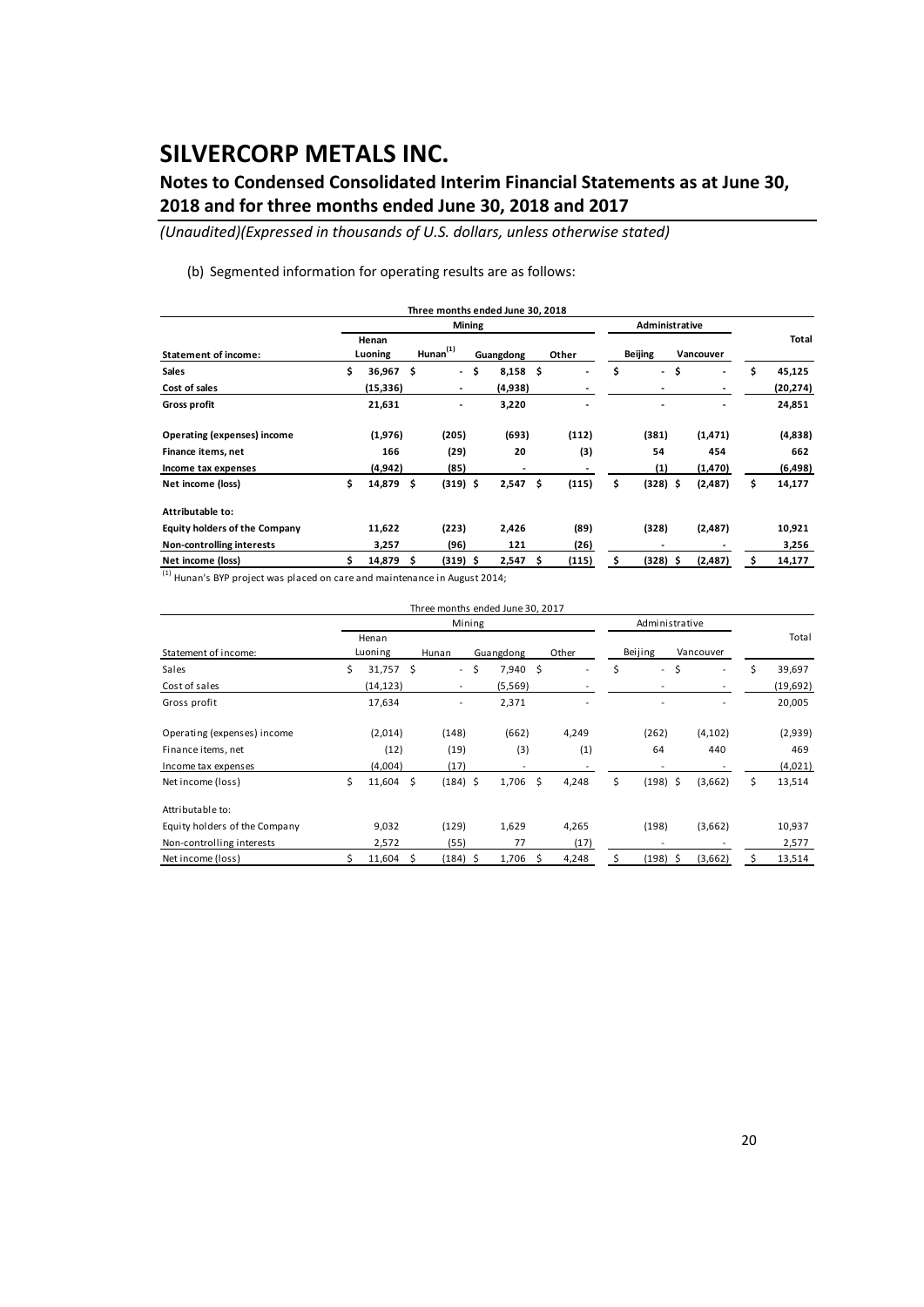### **Notes to Condensed Consolidated Interim Financial Statements as at June 30, 2018 and for three months ended June 30, 2018 and 2017**

*(Unaudited)(Expressed in thousands of U.S. dollars, unless otherwise stated)*

#### (c) Sales by metal

The sales generated for the three months ended June 30, 2018 and 2017 was all earned in China and is comprised of:

|             |                      |               | Three months ended June 30, 2018 |    |              |
|-------------|----------------------|---------------|----------------------------------|----|--------------|
|             | <b>Henan Luoning</b> |               | Guangdong                        |    | <b>Total</b> |
| Silver (Ag) |                      | 18,350<br>- S | 1,473                            | -S | 19,823       |
| Gold (Au)   |                      | 692           | ۰                                |    | 692          |
| Lead (Pb)   |                      | 15,275        | 1,776                            |    | 17,051       |
| Zinc (Zn)   |                      | 2,516         | 4,896                            |    | 7,412        |
| Other       |                      | 134           | 13                               |    | 147          |
|             |                      | 36,967        | 8,158                            |    | 45,125       |

|             |               | Three months ended June 30, 2017 |        |
|-------------|---------------|----------------------------------|--------|
|             | Henan Luoning | Guangdong                        | Total  |
| Silver (Ag) | 18,204        | 1,979                            | 20,183 |
| Gold (Au)   | 959           | ۰                                | 959    |
| Lead (Pb)   | 11,647        | 1,801                            | 13,448 |
| Zinc $(Zn)$ | 739           | 3,942                            | 4,681  |
| Other       | 208           | 218                              | 426    |
|             | 31,757        | 7,940                            | 39,697 |

#### (d) Major customers

For the three months ended June 30, 2018, three major customers (three months ended June 30, 2017 ‐ three) accounted for 10% to 40%, (three months ended June 30, 2017 ‐ 12% to 35%) and collectively 70% (three months ended June 30, 2017 ‐ 78%) of the total sales of the Company.

#### **18. COMMITMENTS AND CONTINGENCIES**

Commitments, not disclosed elsewhere in these financial statements, are as follows:

|                    | Total | Less than 1 year | 1-5 vears | After 5 years            |
|--------------------|-------|------------------|-----------|--------------------------|
| Operating leases   | 2.962 | 706              | 2.256     | $\overline{\phantom{0}}$ |
| <b>Commitments</b> | 6.418 | $\sim$           | -         | 6.418                    |

As of June 30, 2018, the Company has two office rental agreements totaling \$2,962 for the next five years and commitments of \$6,418 related to the GC property. During the three months ended June 30, 2018, the Company incurred rental expenses of \$196 (three months ended June 30, 2017 - \$158), which were included in office and administrative expenses on the condensed consolidated interim statement of income.

Although the Company has taken steps to verify title to properties in which it has an interest, these procedures do not guarantee the Company's title. Property title may be subject to, among other things, unregistered prior agreements or transfers and may be affected by undetected defects.